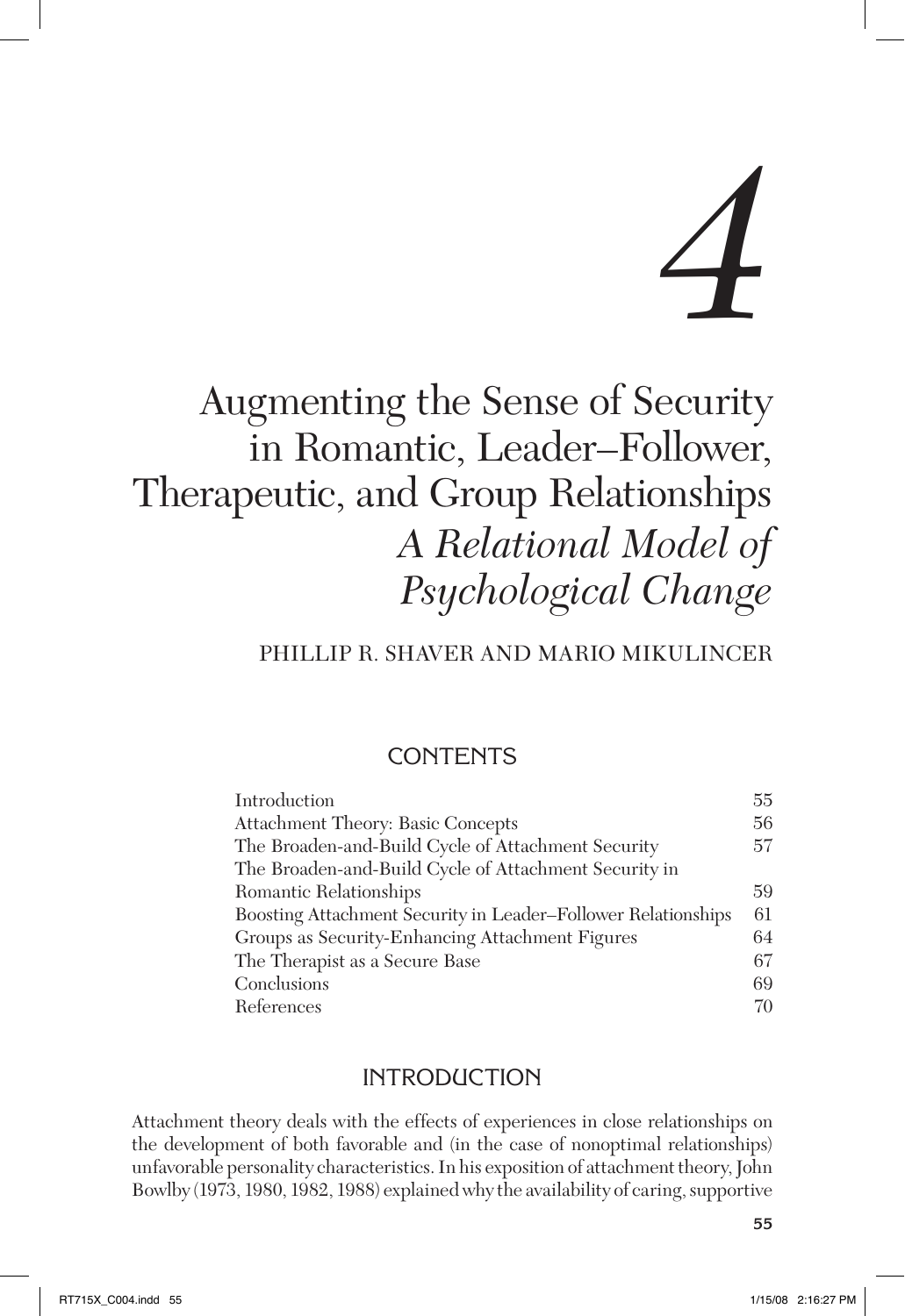relationship partners, beginning in infancy, is so important to developing a sense of attachment security (confidence that one is competent and lovable and that caregivers will be available and supportive when needed), which in turn fosters the development of stable self-esteem, constructive coping strategies, maintenance of emotional stability, and formation of mutually satisfying relationships throughout life. In our research, we have consistently found that a dispositional sense of security as well as experimentally augmented security (based on priming mental representations of security) contributes to a "broaden-and-build" (Fredrickson, 2001) cycle of attachment security that has beneficial effects on mental health, social judgments, and interpersonal behaviors (Mikulincer and Shaver, 2003, 2005, 2007; Shaver and Mikulincer, 2002, 2006).

In other chapters of the present volume, there is much additional evidence for the broadening and building effects of attachment security. For example, links are established between attachment security and self-esteem (Chapter 5), a more prosocial focus of attention during social interactions (Chapter 8), relationship commitment (Chapter 9), less competitive relationships with siblings (Chapter 14), restraint of aggression during couple conflicts (Chapter 16), less antisocial reactions to ostracism (Chapter 18), and less distraction from attractive alternative relationship partners (Chapter 19).

This chapter moves beyond the well-researched correlates of attachment security to propose a broader relational model of psychological change. According to this model, repeated and influential interactions with security-enhancing relationship partners, and not only romantic partners, beneficially alter a person's mental representations of self and others, attachment patterns, and psychological functioning. We review prospective longitudinal findings from our laboratories showing that being involved in a relationship with a sensitive, responsive, and supportive romantic partner, military officer, manager, residential staff member, team coworker, or therapist creates long-term beneficial changes in attachment-related cognitions and feelings as well as broader psychological functioning. The findings provide strong support for Bowlby's ideas about the plasticity of the attachment system across the life span and the growth-enhancing consequences of secure attachments (see also Chapter 11 in this volume).

# Attachment Theory: Basic Concepts

Attachment theory is based on the fundamental idea that human beings are born with an innate psychobiological system (the attachment behavioral system) that motivates them to seek proximity to protective others (attachment figures) in times of need (Bowlby, 1973, 1982). According to Bowlby (1982), these attachment figures (whom he called "stronger and wiser" caregivers) provide a "safe haven" in times of need (i.e., they reliably provide protection, comfort, and relief) and a "secure base" (i.e., the support that allows a child or adult relationship partner to pursue non-attachment goals, with confidence, in a relatively safe and encouraging environment). This protection and support from attachment figures creates an inner sense of attachment security, which normally terminates proximity-seeking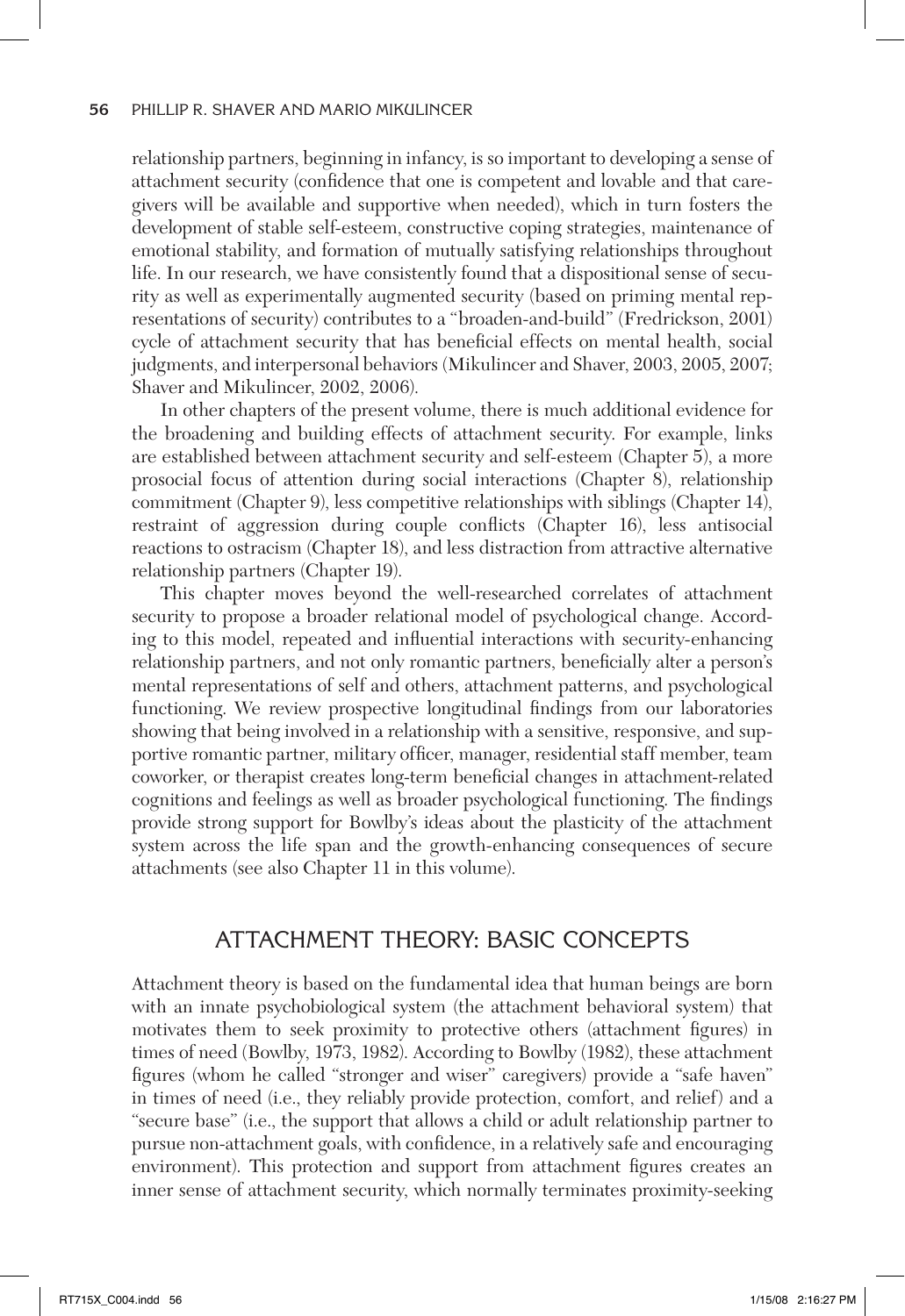behavior and allows a person to function better in a wide array of life domains such as exploration, learning, interpersonal behavior, and sexual mating.

During infancy, primary caregivers (e.g., parents) are likely to serve as attachment figures. In later childhood, adolescence, and adulthood, a wider variety of relationship partners can serve as attachment figures, including not just parents but other relatives, familiar coworkers, teachers and coaches, close friends, and romantic partners (see Chapter 11 in this volume). There may also be context-specific attachment figures—real or potential sources of comfort and support in specific milieus, such as organizational leaders and psychotherapists or counselors. Moreover, groups, institutions, and symbolic personages (e.g., God) can become safe havens and secure bases. (See Chapter 10 in this volume for an analysis of connections and differences between the dyadic-relational and collective levels of social behavior.) In addition, adults can obtain comfort and protection by calling upon mental representations of relationship partners who regularly provide a secure base (Mikulincer and Shaver, 2004).

In addition to conceptualizing the normative aspects of attachment-system functioning, Bowlby (1973; see also Ainsworth et al., 1978) identified major individual differences in attachment security and various forms of insecurity, which arise in response to the behaviors of particular attachment figures. Interactions with attachment figures who are available and responsive in times of need promote a sense of attachment security and lead to the formation of positive working models (mental representations of the self and others). When attachment figures are not supportive, however, negative working models are formed and attachment insecurities become salient and persistent. In extensions of the theory to adolescents and adults, researchers have conceptualized these attachment insecurities in terms of two major dimensions: attachment anxiety and avoidance (e.g., Brennan, Clark, and Shaver, 1998). The first dimension, anxiety, reflects the degree to which a person worries that a partner will not be available in times of need; the second dimension, avoidance, reflects the extent to which a person distrusts relationship partners' goodwill and strives to maintain emotional distance from partners. People who score low on both dimensions are said to be secure or securely attached. An adult's location on these insecurity dimensions can be assessed with either self-report questionnaires or coded clinical interviews (Crowell, Fraley, and Shaver, 1999).

# The Broaden-and-Build Cycle of ATTACHMENT SECURITY

Based on an extensive review of adult attachment studies, Mikulincer and Shaver (2007) summarized the adult attachment literature in terms of a three-component model of attachment-system activation and dynamics. The first component concerns the monitoring and appraisal of threatening events and is responsible for activation of the attachment system. The second component involves the monitoring and appraisal of the availability and responsiveness of attachment figures and is responsible for the broaden-and-build cycle of attachment security. The third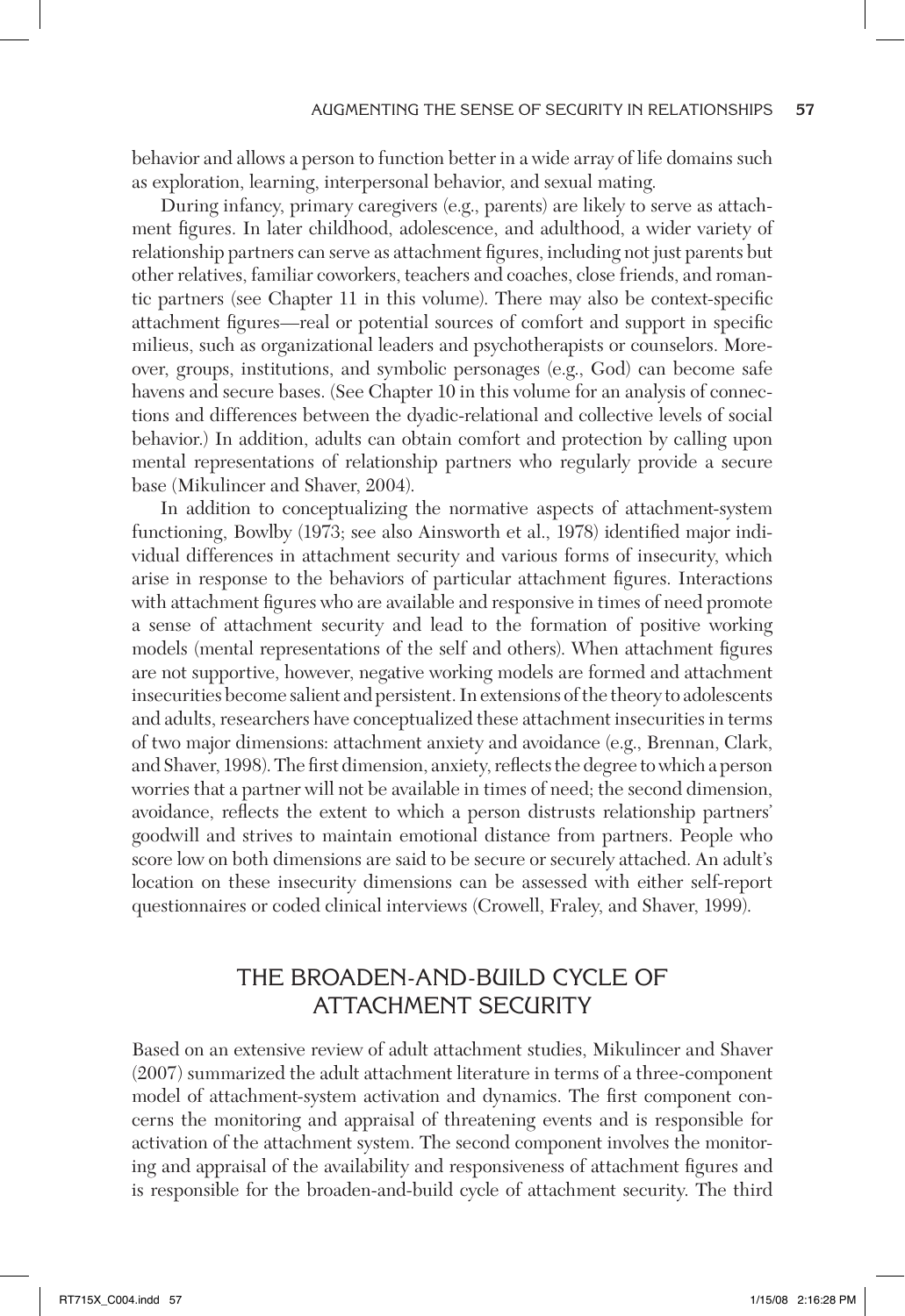component concerns the monitoring and appraisal of the viability of interpersonal proximity seeking as a means of coping with attachment insecurity and is responsible for variations in attachment anxiety or avoidance.

Here, we focus on the second component of this model—the effects of attachment-figure availability on the broaden-and-build cycle of attachment security. This cycle is a cascade of mental and behavioral events that enhances emotional stability, personal and social adjustment, satisfying close relationships, and autonomous personal growth. According to attachment theory, interactions with available and supportive attachment figures, by imparting a pervasive sense of safety, assuage distress and evoke positive emotions (e.g., Mikulincer and Florian, 2001). Experiences of attachment-figure availability also contribute to a reservoir of cognitive representations and emotional memories related to successful distress management, one's own value and competence, and other people's beneficence. Interactions with supportive attachment figures sustain a background sense of hope and optimism, heighten a secure person's confidence in relationship partners' goodwill, and strengthen one's sense of self-worth—thanks to being valued, loved, and viewed as special by caring attachment figures.

The broaden-and-build cycle of attachment security is renewed every time a person notices that an actual or imaginary caring and loving attachment figure is available in times of stress. In our experimental studies, for example, we have consistently found that priming thoughts of an available and supportive attachment figure has positive effects on mood, mental health, compassionate and pro-social feelings and behaviors, and tolerance toward outgroup members, and this happens even in the case of otherwise insecure or insecurely attached people (e.g., Mikulincer and Shaver, 2001; Mikulincer, Shaver, and Horesh, 2006; Mikulincer et al., 2001, 2005). Similar positive effects of the priming of security-related mental representations have been found in self-concept, appraisals of romantic partners, and openness to new information regardless of dispositional attachment style (e.g., Baccus, Baldwin, and Packer, 2004; Green and Campbell, 2000; Rowe and Carnelley, 2003, 2006). These findings encourage us to believe that even the preconscious activation of mental representations of attachment-figure availability can, at least temporarily, instill a sense of security even in an otherwise attachment-insecure mind.

Based on these laboratory findings, we suspect that the positive effects of attachment-figure availability might be even stronger, more pervasive, and more resistant to change within relational contexts in which an actual relationship partner's supportive behaviors are clear-cut, personally significant, and repeated over time and situations. Such behavior on the part of a relationship partner, therapist, or leader may counteract insecure people's dispositional tendencies to doubt the availability and responsiveness of their social interaction partners and therefore set in motion a broaden-and-build cycle of attachment security. In other words, a relationship partner who acts as a reliable secure base can help an insecure person function more securely, both temporarily and chronically. Subsequent sections of this chapter review evidence showing that the actual presence of a supportive relationship partner in different kinds of relationships (i.e., romantic, leader–follower, group, and therapeutic) can have long-term positive effects on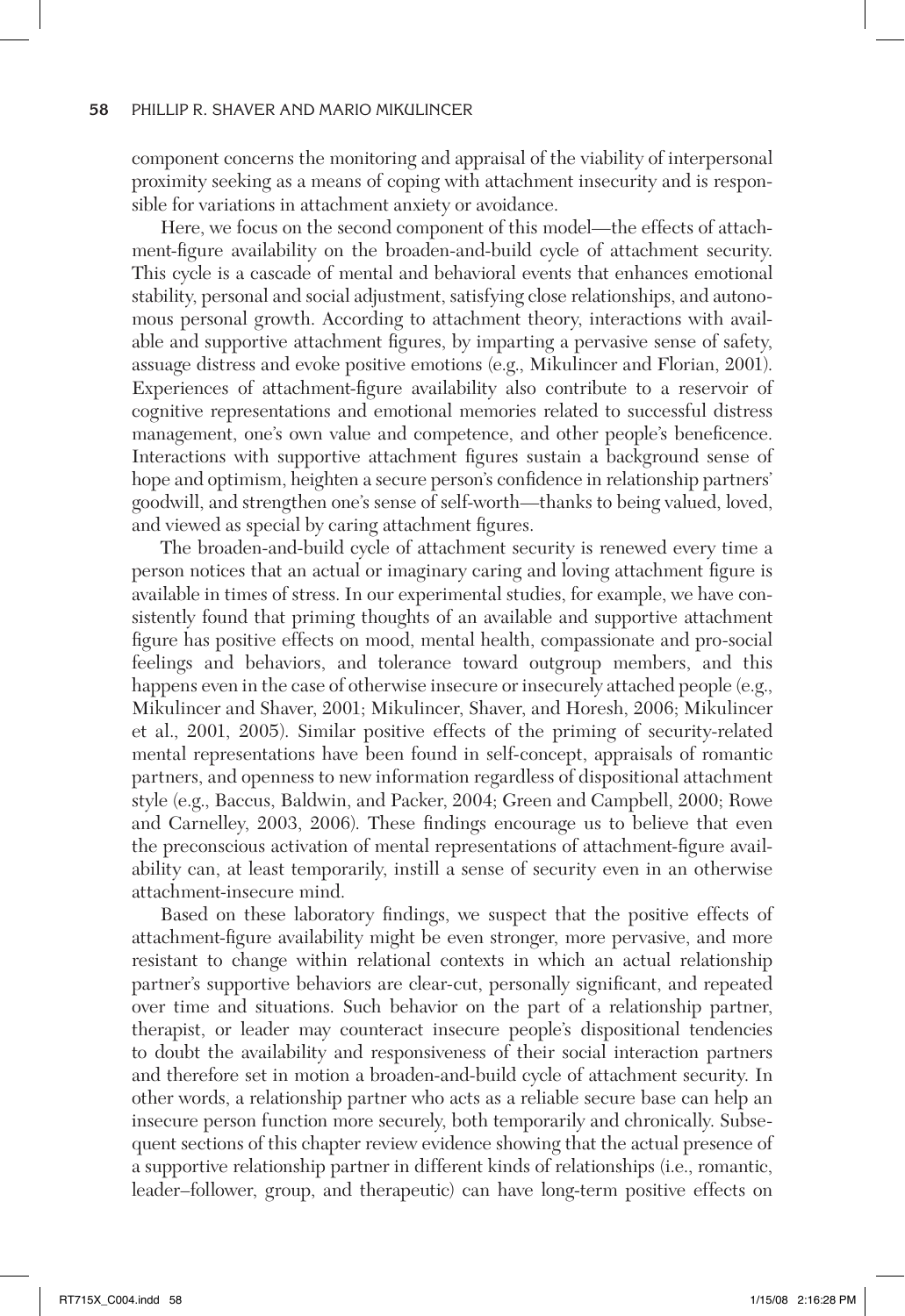a person's attachment security and more general psychological well-being and mental health.

# The Broaden-and-Build Cycle of Attachment Security in Romantic Relationships

In adulthood, romantic relationships and marriages are the sites of some of the most important emotional bonds (see Chapters 2 and 3 in this volume). In fact, adopting a life-span perspective, attachment researchers (e.g., Fraley and Davis, 1997; Hazan and Zeifman, 1994) have consistently found that romantic partners are often an adult's primary attachment figure. Therefore, one can expect that the availability of such a partner in times of need and his or her sensitivity and responsiveness to bids for proximity, protection, and security will have enduring effects on a person's attachment organization and ability to sustain a broaden-and-build cycle of attachment security.

Research supports this prediction. For example, the mere physical availability of a romantic partner has soothing, distress-alleviating effects. Coan, Schaefer, and Davidson (2006) scanned the brains (in a functioning magnetic resonance imaging [fMRI] scanner) of married women who were undergoing a laboratory stress-induction (threat of electric shock) while either holding their husband's hand, holding the hand of an otherwise unfamiliar male experimenter, or holding no hand at all. Coan et al. found that spousal handholding reduced physiological stress responses in the brain (e.g., in the right anterior insula, superior frontal gyrus, and hypothalamus). There is also evidence that a supportive romantic partner or spouse contributes notably to a person's successful coping with stressful events and decreases the probability of developing emotional problems (For reviews and meta-analyses see Cohen, Gottlieb, and Underwood, 2000; Finch et al., 1999; Schwarzer and Leppin, 1989).

Besides mitigating distress, interactions with available, caring, and loving romantic partners or spouses facilitate prorelational behaviors that enhance relationship quality and satisfaction. This kind of positive relational process begins with appraising a partner's sensitivity and responsiveness and continues in the form of stable positive beliefs and expectations about this person's good qualities and intentions. These beliefs allow partners to become more deeply involved in their relationship.

The process fits with Reis and Shaver's (1988) intimacy model, which portrays intimacy as a dynamic process that begins when one person reveals personally significant aspects of himself or herself to a partner. Subsequent steps in the process are then shaped by the partner's responses. A sensitive, accepting, and supportive response facilitates the expression of deeper personal needs and concerns, which gradually leads to the development of a stable intimate relationship. In contrast, a disinterested, disapproving, or rejecting response discourages and interferes with intimacy and interferes with relationship development. Reis and Shaver (1988) contended that sensitive, accepting responses engender three kinds of feelings that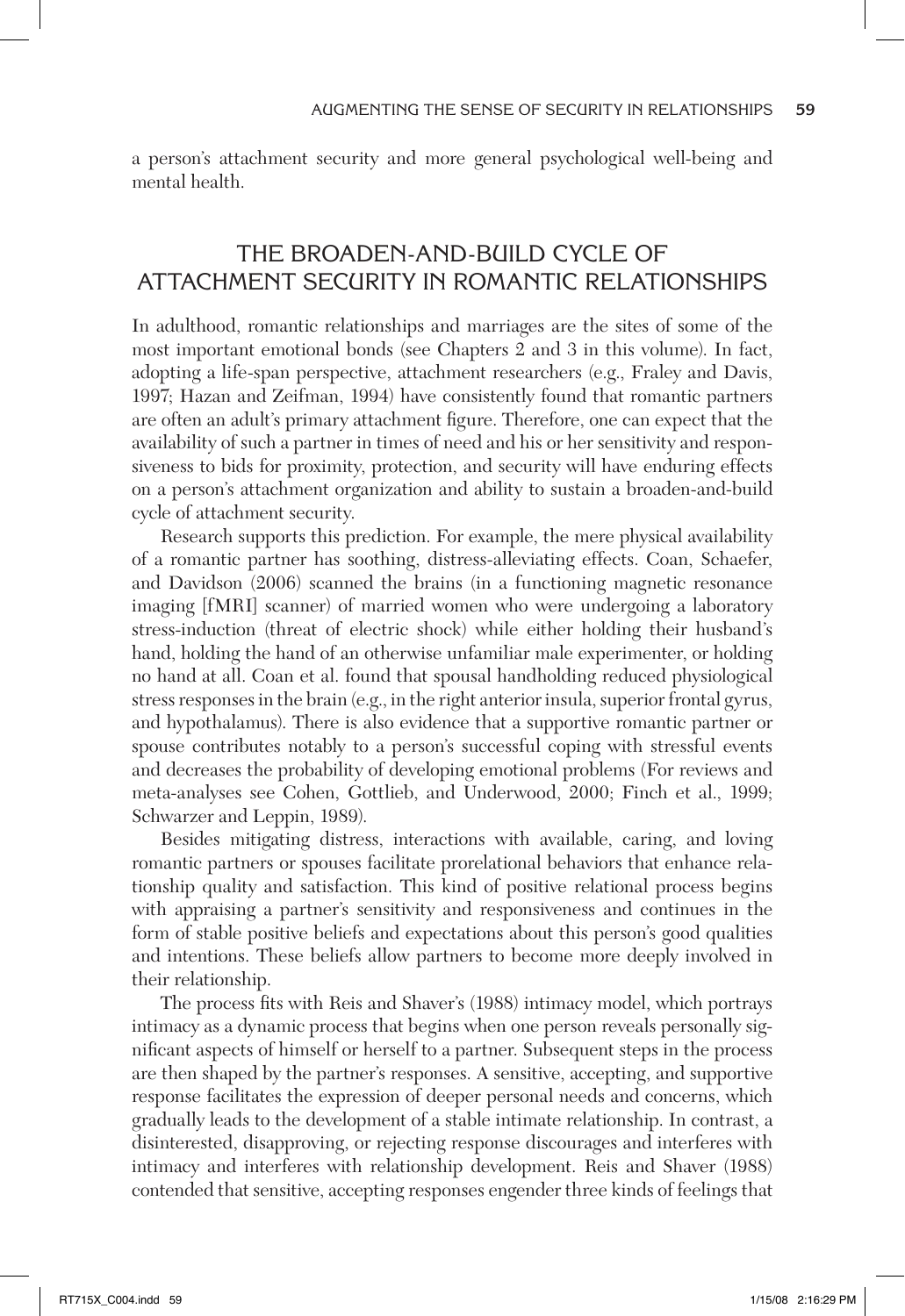encourage more intimate interactions: a feeling of being understood (i.e., feeling that the partner understands one's needs and feelings), a feeling of being validated (i.e., feeling that one is appreciated and respected by the partner), and a feeling of care (i.e., sensing that the partner is responsive to one's needs). These three kinds of feelings are important components of the broaden-and-build cycle of attachment security and allow a person to develop more secure emotional bonds. The Reis-Shaver model has been extensively supported by research (For a review see Reis, 2006).

So far, however, research has not provided detailed information about the extent to which positive interactions in adulthood lead to long-term changes in attachment organization or move a person toward a more secure attachment orientation. Fortunately, Lavi (2007) recently conducted a prospective eight-month study of young couples who had been dating for no more than three to four months. The main question was whether one partner's sensitivity and supportiveness, as assessed at the beginning of the study, was capable of reducing the other partner's insecurities within the relationship four and eight months later.

At the beginning of the study, Lavi (2007) randomly selected one partner in each of 100 couples to serve as the study "participant" and the other member as the "attachment figure." From the participants Lavi (2007) collected self-reports of relationship satisfaction, global attachment anxiety and avoidance in relationships generally, and attachment insecurities within the specific relationship under study. With respect to the other couple member (the attachment figure), Lavi (2007) collected information about his or her sensitivity and supportiveness. Measures of sensitivity included (1) self-reports of dispositional empathy, (2) accuracy in decoding emotional facial expressions, and (3) accuracy in decoding negative and positive emotions that participants displayed in a nonverbal communication task. Measures of supportiveness included (1) self-reports of support provision within the current relationship and (2) actual supportive behaviors, coded by independent judges, during a videotaped dyadic interaction in which participants disclosed a personal problem. Four and eight months later, participants who were still dating the same romantic partner (73%) once again completed self-report measures of relationship satisfaction and global and within-relationship attachment security.

The findings revealed long-term positive effects of partner sensitivity and supportiveness. First, participants' reports of within-relationship attachment anxiety and avoidance gradually decreased over the eight-month period, implying that maintenance of a dating relationship contributed to a decrease in relationship-specific attachment insecurities. However, these positive changes depended greatly on the attachment figure's sensitivity and supportiveness, as assessed by behavioral measures (but not self-reports) at the beginning of the study. Partners who were more accurate in decoding facial expressions and nonverbal expressions of negative emotions and were coded by judges as more supportive toward participants in a dyadic interaction task brought about a steeper decline in within-relationship attachment anxiety and avoidance across the eight-month period. In fact, participants showed no significant decrease in within-relationship attachment insecurities if their partners scored relatively low on behavioral measures of sensitivity and supportiveness at the beginning of the study. Interestingly,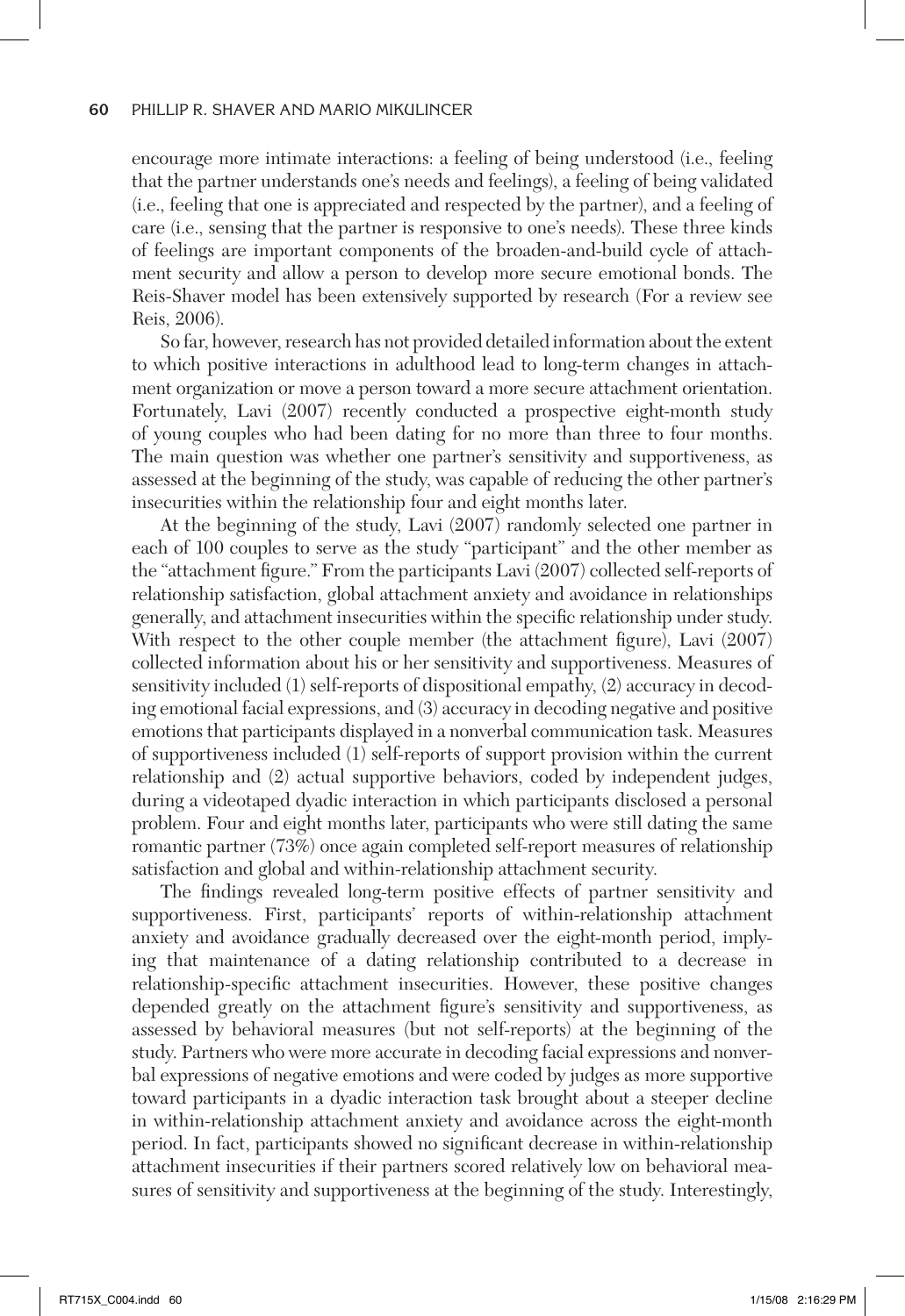these long-term positive changes in within-relationship attachment organization were not explained by variations in baseline relationship satisfaction and were independent of participants' global attachment orientations at the beginning of the study. That is, a partner's (i.e., attachment figure's) sensitivity and supportiveness predicted prospective decreases in within-relationship attachment insecurities in both chronically secure and chronically insecure participants.

An analysis of prospectively predicted changes in global attachment anxiety and avoidance in close relationships yielded interesting results. Whereas behavioral indicators of a partner's sensitivity and responsiveness at the beginning of the study predicted a significant decrease in global attachment anxiety over the eight-month period, there was no such effect on global avoidant attachment. Moreover, the slope of the change in relationship-specific attachment anxiety was significantly associated with the slope of the change in global attachment anxiety, but there was not a significant association between the slopes of change in relationship-specific and global avoidant attachment. That is, a partner's sensitivity and responsiveness seemed to cause a gradual decrease in relationship-specific attachment anxiety and avoidance, which in turn brought about a more general reduction in attachment anxiety. However, these qualities in the partner, although they helped to reduce relationship-specific avoidant attachment, were not sufficient to reduce a more general avoidant orientation.

Overall, these new findings highlight the importance of a sensitive and supportive romantic partner as a transformative agent who can move a person toward greater security in a specific romantic relationship and reduce global attachment-related anxieties for at least eight months. The results also suggest that is not so easy to induce change in a globally avoidant attachment style, even when a person is fortunate enough to have a loving and caring partner.

# Boosting Attachment Security in Leader–Follower Relationships

Organizational leadership provides another situation in which one person can act as a security enhancer for others. Popper and Mayseless (2003) proposed that there is a close similarity between leaders (e.g., managers, political and religious authorities, teachers, supervisors, and military officers) and other kinds of security-enhancing attachment figures. Leaders can occupy the role of "stronger and wiser" caregiver and thereby provide a secure base for their followers. In fact, descriptions of leaders in the psychological literature (e.g., House and Howell, 1992; Shamir, House, and Arthur, 1993; Zaleznik, 1992) suggest that especially effective leaders are ones who are available and responsive to their followers' needs; provide advice, guidance, and emotional and instrumental support to group members; enhance and develop followers' autonomy, initiative, and creativity; build followers' sense of competence and mastery; and bolster their motivation to take on new challenges and acquire new skills. In other words, leaders can be responsive caregivers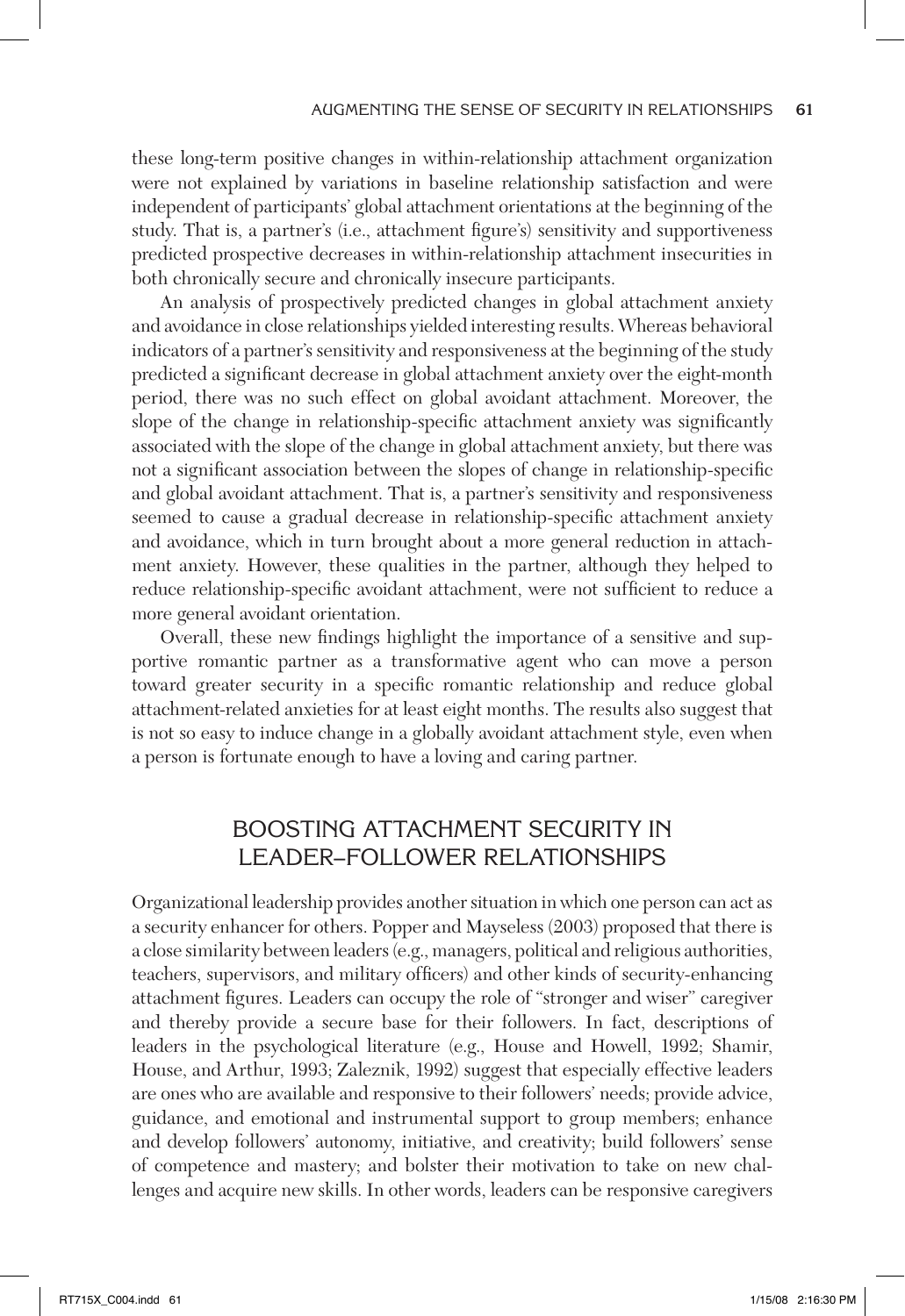("good shepherds") who provide their followers with a sense of security, courage, and desire for personal growth (Mayseless and Popper, in press).

In line with this conceptualization of leader–follower relations, a sensitive and responsive leader, like other security-enhancing attachment figures, can have a strong effect on followers' well-being, personal and team functioning, and personal development. Just as well-parented children become high-functioning adults, followers can become better, stronger, and wiser adults under the guidance of a talented and effective leader who exhibits mature judgment and prosocial values (suggesting his or her own attachment security and skill as a caregiver). According to Popper and Mayseless (2003), creating a sense of having a safe haven and a "secure base for exploration" (Ainsworth et al., 1978) in followers is a leader's most effective method **Page number** of increasing the followers' self-esteem, competence, autonomy, creativity, and psy-**quote**. chological growth. Moreover, providing a sense of security is the key to the beneficial changes a good leader can sometimes effect in maladjusted or troubled followers.

As in other cases of unavailable, insensitive, and unresponsive attachment figures, a leader's inability or unwillingness to respond sensitively and supportively to followers' needs can magnify followers' anxieties, feelings of demoralization, or inclination to rebel ("protest," in attachment-theory terms). Moreover, an unavailable, insensitive, or selfish leader can fuel followers' attachment insecurities and hence either increase childish, anxious dependence on a destructive (e.g., totalitarian) figure or compulsively self-reliant dismissal of the leader's support and assistance. In either case, a leader's lack of concern and support can radically alter the leader–follower relationship and transform what began with the seeming promise of a safe haven and a secure base into a destructive, conflicted, irrationally hostile relationship that is self-defeating for leader, followers, and the organization to which they belong.

In two recent studies, Davidovitz et al. (in press) found strong evidence for the positive effects that a sensitive and supportive leader can have on followers' performance and adjustment during military service. In these studies, we focused on leaders' attachment insecurities (anxiety and avoidance) and the extent to which these insecurities impaired their functioning as security-enhancing attachment figures and contributed adversely to followers' performance and mental health. In one study, 549 Israeli soldiers in regular military service, from 60 different military units that were participating in a leadership workshop, rated their instrumental and socioemotional functioning within their unit. Soldiers also rated (1) the extent to which their direct officer used power to serve and empower soldiers' needs and aspirations and respected the soldiers' rights and feelings—a style of leadership Howell (1988) called "socialized"—and (2) the extent to which their direct officer was an effective provider of instrumental and emotional support in demanding and challenging situations, a core qualities of a security-enhancing attachment figure. The 60 direct officers also completed ratings describing their performance as a socialized leader and an effective support provider for their followers. They also completed the Experiences in Close Relationship (ECR) Inventory, providing ratings of their own attachment anxiety and avoidance.

The data indicated that soldiers' perceptions of their officers matched the officers' self-reports. More avoidant officers scored lower on socialized leadership and were less able to deal effectively with their soldiers' emotional needs. More

Long form of ECR ok here?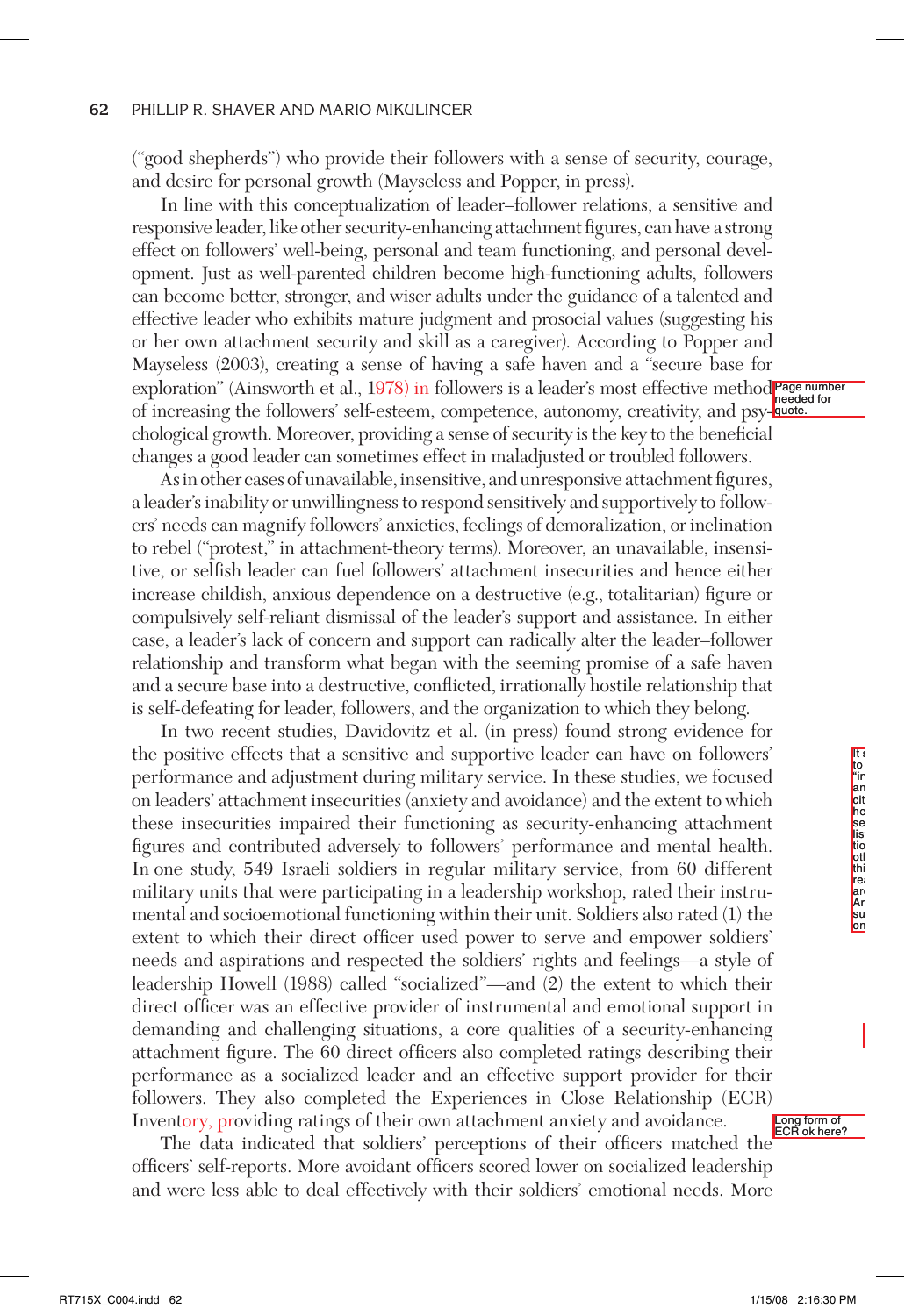attachment-anxious officers were less able to provide effective instrumental support, which had a detrimental effect on the accomplishment of group tasks.

The study also revealed negative influences of an officer's avoidant attachment style on his soldiers' socioemotional functioning in their unit. These neg-Were all officers ative effects were mediated by avoidant officers' lack of a socialized leadership change to "his or style and lack of efficacy in dealing with soldiers' emotional needs. It seems likely, therefore, in line with an attachment-theoretical perspective on leader–follower relations that a leader's avoidance is associated with low sensitivity and supportiveness, which adversely affects followers' socioemotional functioning. We believe it is likely that avoidant leaders alienate and demoralize followers and reduce the followers' enthusiasm for group tasks. her" here.

We also found that an officer's attachment anxiety has a negative effect on soldiers' instrumental functioning, an association that is mediated by anxious officers' lack of ability to provide instrumental support to followers in task-focused situations. We suspect that a leader's attachment anxiety interferes with effective provision of a secure base for exploration and learning, which in turn erodes followers' confidence in their own instrumental functioning. However, we also noted an unexpected positive effect of officer's attachment anxiety on soldiers' socioemotional functioning. It seems that an anxious officer's emphasis on emotional closeness and interdependence helps soldiers become emotionally involved and interpersonally close. Alternatively, soldiers' attempts to maintain good morale may be a defensive reaction of the group to the self-preoccupied anxieties of an attachment-anxious officer, a possibility that needs to be studied further (perhaps using some of the methods discussed in Chapter 8 in this volume). In any case, soldiers' socioemotional benefits under these conditions seem to be achieved at the expense of deficits in instrumental functioning.

seems unclear me to say earlier<br>i two studies" d then list one ation, and then here to say "in a cond study" and t the same citain. Is there anher way to word<br>is to indicate to aders what you e trying to say?<br>e both studies mmarized in the e article?

In a second study, Davidovitz et al. (in press) approached 541 Israeli military recruits and their 72 direct officers at the beginning of a four-month period of intensive combat training and asked them to report on their attachment styles. At the same time, soldiers completed a self-report scale measuring their baseline mental heath. After two months, soldiers reported on their mental health again and provided appraisals of their officer as a provider of security (i.e., the officer's ability and willingness to be available in times of need and to accept and care for his or her soldiers rather than rejecting and criticizing them). Two months later (four months after combat training began) soldiers once again evaluated their mental health.

The results indicated that the more avoidant an officer was, the less his soldiers all officers viewed him as sensitive and available and the more they felt rejected and criticized please revise to the vertex and available and the more they felt rejected and criticized please revise to by him. More importantly, an officer's avoidant attachment style and his lackhere. of sensitivity and availability seemed to cause undesirable changes in soldiers'mental health during combat training. At the beginning of training, baseline mental health was exclusively associated with soldiers' own attachment anxiety. However, officers' avoidant orientation and their lack of sensitivity and availability produced significant changes in soldiers' mental health over the weeks of training (taking the baseline assessment into account). The higher the officer's avoidance score and the lower his sensitivity and availability, the more his soldiers' mental health deteriorated over two and four months of intensive combat training. These **See previous** comment.

See previous comment.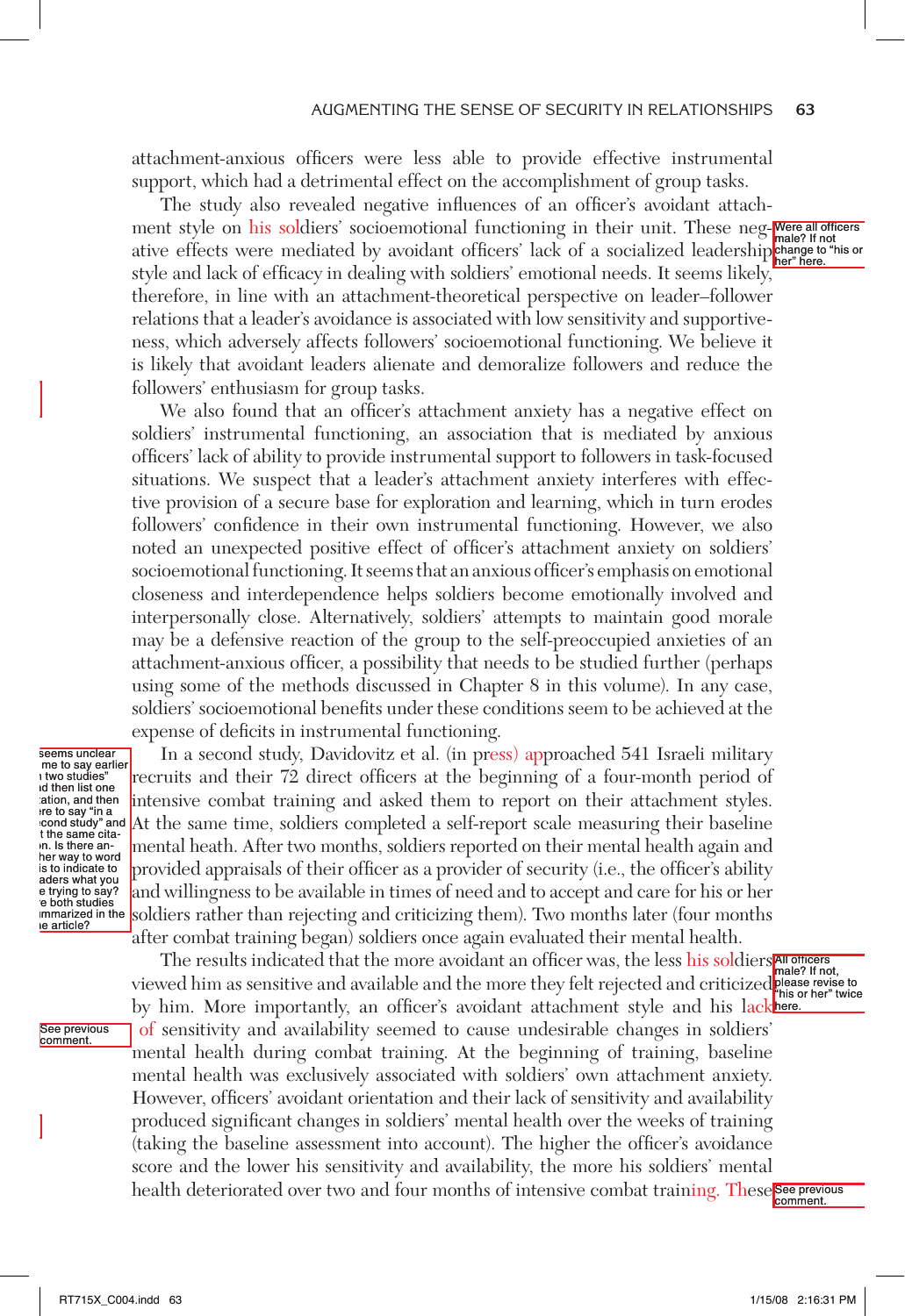findings support the metaphor of leaders as parents and highlight the importance of a leader's secure attachment for the maintenance of followers' mental health and emotional well-being during stressful periods.

The findings also indicate that soldiers' attachment styles moderated the effects of their officers' avoidant attachment scores on changes in mental health. Officers' avoidance brought about a significant deterioration in soldiers' mental health during the initial two months of combat training mainly among insecurely attached soldiers. More secure soldiers were able to maintain a relatively stable and high level of mental health despite being under the command of an avoidant officer. That is, soldiers who had either internalized a secure base earlier in development or were able to bring one with them, mentally, from home were able to escape the detrimental effects of an avoidant officer's lack of nurturance.

Unfortunately, this buffering effect of soldiers' security was evident mainly when mental health was assessed only two months after combat training began. After four months of combat training, an officer's avoidance had negative effects on soldiers' mental health regardless of the soldiers' attachment orientation. In other words, as time passed and problems continued, the negative effects of an officer's avoidant style on soldiers' mental health overrode the initial buffering effects of soldiers' attachment security. It is important to remember that these findings were obtained during a highly stressful period in which soldiers were under the complete control of their officer and in a situation where their physical welfare depended on their obedience to the officer's commands. Future studies should examine how leaders' and followers' attachment orientations interact in less extreme and less demanding situations and in other kinds of organizational contexts.

Overall, these studies highlight the important effects that leaders' attachment orientations and correlated abilities to serve as security providers have on followers' performance, feelings, health, and adjustment. We should emphasize, however, that our studies were conducted in military settings. Future studies are needed to compare the findings with ones obtained in other organizational settings, including ones where there are more women. Systematic longitudinal research is also needed to address a host of unanswered questions, such as whether and how insecurely attached followers can benefit from the advantages of a secure leader; whether and how insecurely attached followers may resist, to their own detriment, a secure leader's beneficial influences; and how secure leaders foster individual followers' socioemotional well-being, relations among followers, and the success of the collectives to which they belong. A deeper understanding of these processes can help organizational psychologists create better leadership development programs and better interventions aimed at improving leader–follower relations.

# Groups as Security-Enhancing Attachment Figures

Supportive interactions in the context of groups can also bring about positive changes in group members' attachment systems and thereby contribute to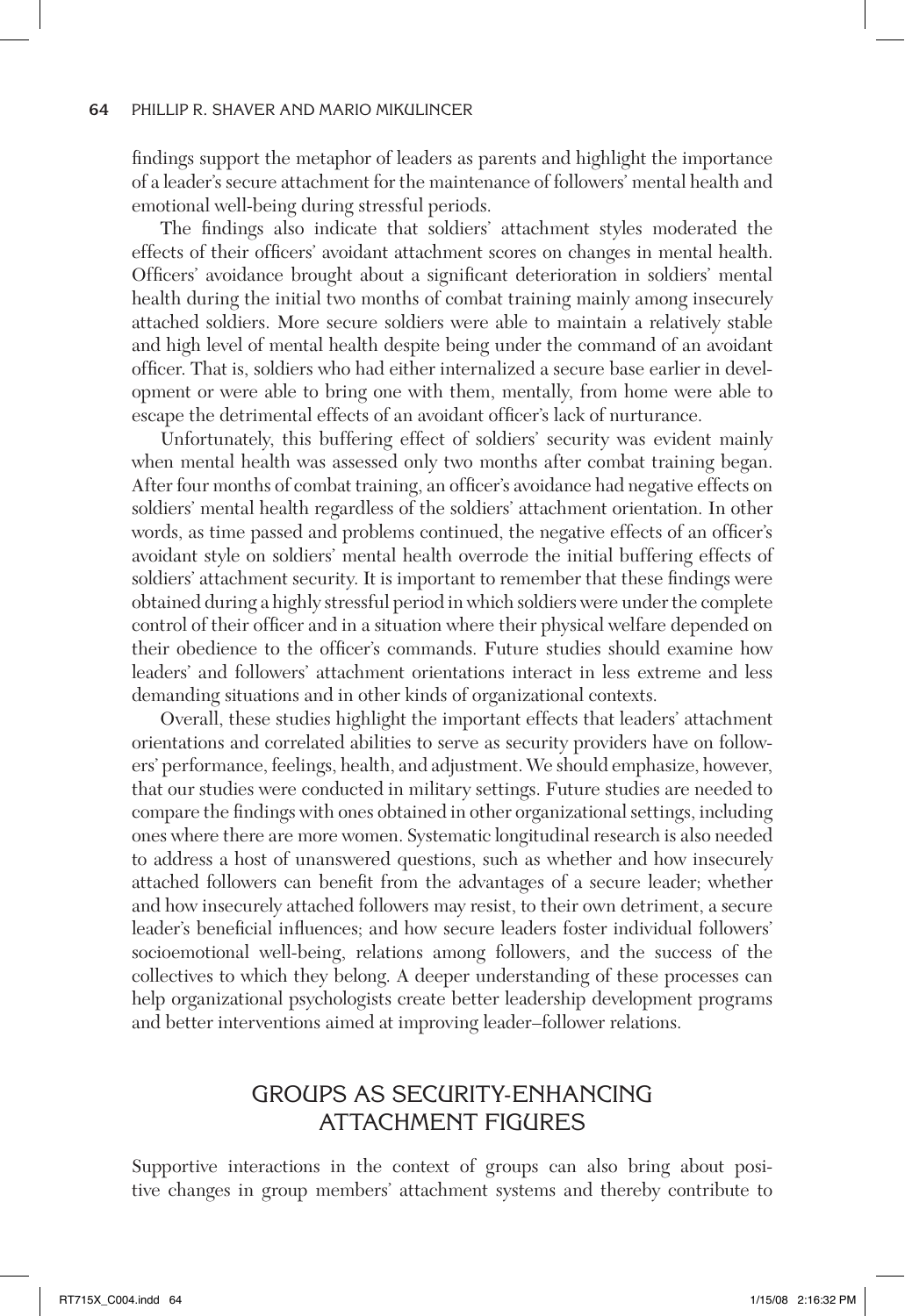their well-being, psychological functioning, and task performance. According to Mayseless and Popper (in press), emotional connections with a group or a network of group members can also be viewed as attachment bonds, and a group can serve attachment functions by providing a sense of closeness and of having a safe haven and a secure base (e.g., De Cremer, 2003; Simon and Stürmer, 2003; Sleebos, Ellemers, and de Gilder, 2006; Tyler and Blader, 2002). That is, people can use a group as a symbolic source of comfort, support, and safety in times of need and as a secure base for exploration, skill learning, and task performance. There is evidence that groups, like individual attachment figures, can be effective providers of emotional support, comfort, and relief in demanding and challenging times (e.g., Hogg, 1992; Mullen and Cooper, 1994); they can also encourage and support exploration and the learning of new social, emotional, and cognitive skills (e.g., Forsyth, 1990).

Following Mayseless and Popper's (in press) reasoning, we propose that people can construe a group as a symbolic security-enhancing attachment "figure," can form secure attachment bonds with the group, and can thereby benefit from the broaden-and-build cycle of attachment security made possible by these bonds. As with individual attachment figures, however, appraising a group as a security provider can be distorted by a group member's global attachment insecurities. Insecure individuals may have difficulty construing their groups as available, sensitive, and responsive attachment figures. Indeed, Smith, Murphy, and Coats (1999) constructed a self-report scale to measure group-oriented attachment anxiety and avoidance and found that group-oriented insecurities were positively associated with global attachment insecurities in close relationships.

However, Smith, Murphy, and Coats's (1999) correlations were only moderate in size (see Chapter 10 in this volume), indicating that although group attachment insecurities may be reflections, or special cases, of global insecurities, they are also influenced by other factors, such as past and current experiences with specific groups. As in other relational contexts, the quality of actual group interactions probably moderates the projection of previously established attachment workingmodels onto a particulate group, with more comforting and supportive group interactions favoring the formation of a more secure attachment to the group. In other words, it seems likely that comforting and supportive group interactions can provide a relational foundation for beneficial psychological and organizational transformations.

As explained by Rom and Mikulincer (2003), although research on group dynamics was not influenced by attachment theory and research, studies focused on group cohesion or cohesiveness, the best-researched group-level construct (e.g., Evans and Dion, 1991; Mullen and Cooper, 1994), provided indirect evidence concerning the security-promoting effects of supportive and encouraging group interactions. In these studies, group cohesion (or team spirit and solidarity), defined as the extent to which group members support, cooperate with, respect, and accept each other, was consistently shown to improve group members' emotional well-being and to promote learning and effective team performance (e.g., Hogg, 1992; Levine and Moreland, 1990; Mullen and Cooper, 1994). From an attachment perspective, group cohesion refers to the extent to which a group is appraised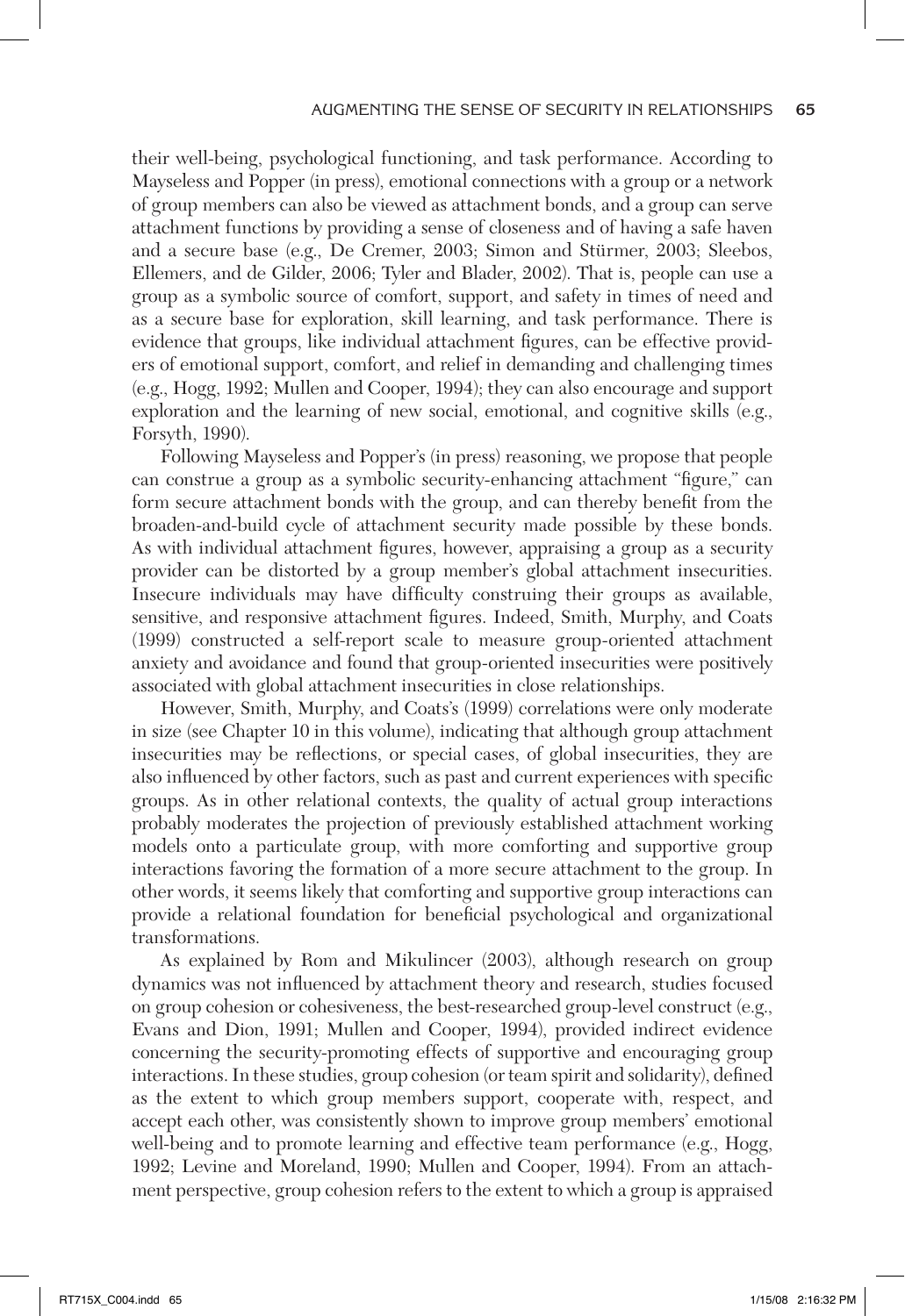by its members as a security provider: The greater the group's cohesiveness, the more its members feel comforted, supported, respected, accepted, and encouraged by the group. In other words, cohesive groups can definitely be viewed as security-providing symbolic attachment figures.

Pursuing this idea, Rom and Mikulincer (2003) conducted two studies (Studies 3 and 4) of new recruits in the Israel Defense Forces (IDF), whose performance in combat units was evaluated in a two-day screening session. On the first day, participants completed a self-report scale tapping global attachment anxiety and avoidance in close relationships. On the second day, the recruits were randomly divided into small groups of five to eight members, and they performed three group missions. Following each mission, they rated their socioemotional and instrumental functioning during the mission. In addition, they rated the cohesiveness of their group. External observers also provided ratings of each participant's socioemotional and instrumental functioning during the three group missions, and participants completed an additional measure at the end of the second screening day to register their anxiety and avoidance toward their group.

In both studies, Rom and Mikulincer (2003) observed the theoretically predicted projection of global attachment insecurities onto group-specific attachment orientations and the resulting effects on performance. Greater global attachment anxiety (in dyadic relationships) was associated with poorer instrumental performance in group missions (as assessed by both self-reports and observers' ratings) and with higher self-ratings of group-specific attachment anxiety. In addition, global attachment avoidance was associated with lower levels of both instrumental and socioemotional functioning during group missions (again, as assessed by both self-reports and observers' ratings) and higher ratings of group-specific attachment anxiety and avoidance.

Rom and Mikulincer (2003) also found that group cohesiveness (operationalized as a group-level variable created by averaging the appraisals of all group members) improved the socioemotional and instrumental functioning of group members and reduced the detrimental effects of global attachment anxiety on instrumental functioning during group missions. Moreover, group cohesion significantly attenuated group-specific attachment insecurities, whether anxious or avoidant, and weakened the projection of global attachment anxiety onto the group. This finding supports the hypothesis that group cohesion enhances group members' sense of security, facilitates emotional well-being and more optimal functioning during group interactions, and mitigates chronically attachment-anxious people's typical worries (e.g., about being rejected or disliked). A sense of group cohesion signals that closeness, support, and consensus—prominent goals of attachment-anxious people—have been attained, thereby freeing mental resources for exploration, learning, and task performance.

Interestingly, Rom and Mikulincer (2003) also found that, although group cohesion had an overall positive effect on functioning and group-specific attachment security, it failed to improve the functioning of avoidant military recruits. Some of the findings even suggested that a cohesive group exacerbated avoidant people's poor instrumental functioning. As reviewed already, global avoidant attachment seems to be more resistant than attachment anxiety to the presence of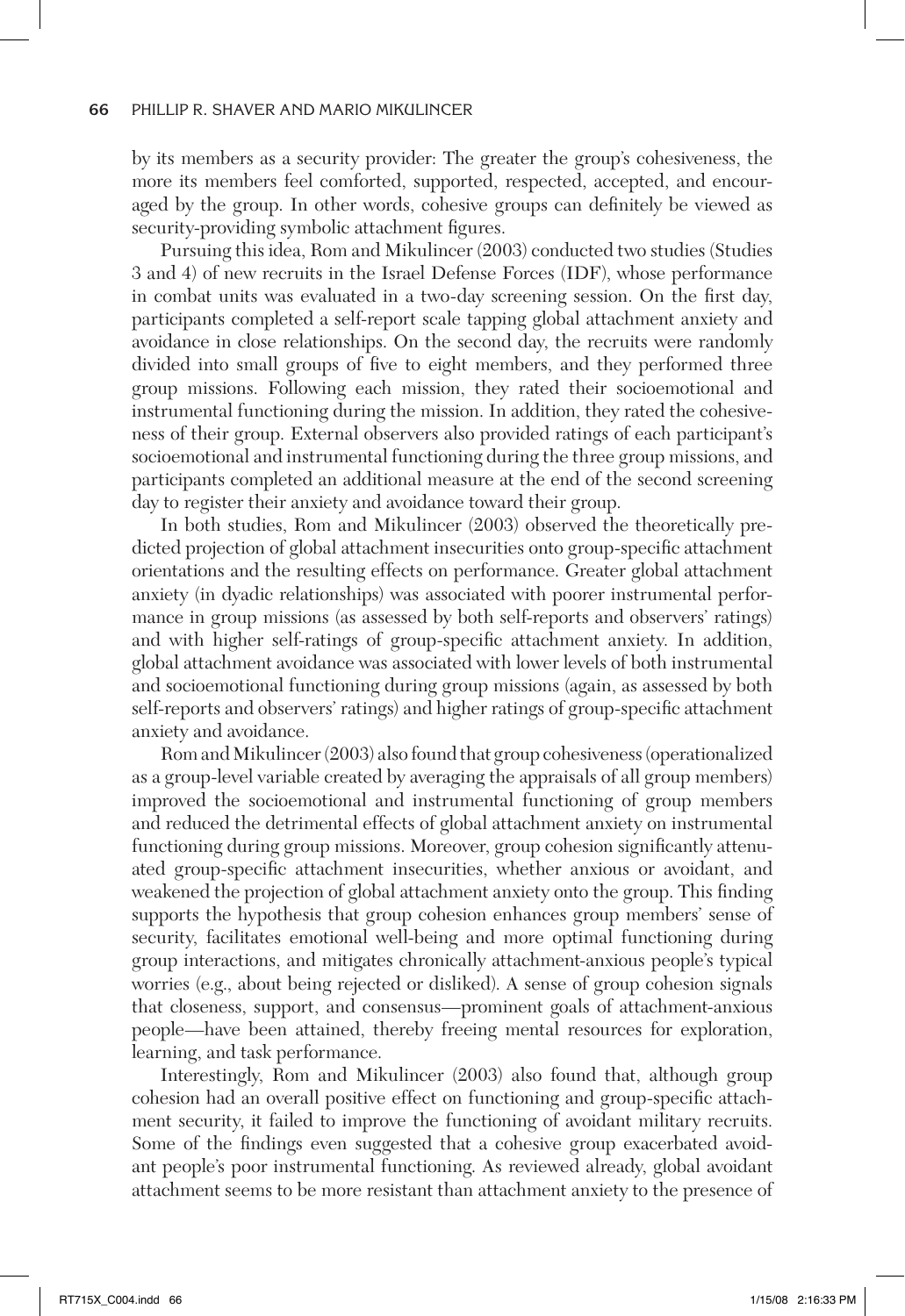sensitive and supportive romantic partners. This imperviousness seems to hold up even during group activities. Interdependent relations with group members may be so threatening or distasteful to avoidant people that they fail to benefit from a potentially available group-specific sense of security. Alternatively, group cohesion, which implies a very high level of interdependence among group members, may exacerbate rather than calm avoidant people's attachment-related fears of closeness, thus threatening their sense of self-reliance.

Overall, Rom and Mikulincer's (2003) findings provide preliminary evidence that cohesive group interactions, characterized by support, cooperation, respect, and acceptance between group members, can foster a group-specific sense of attachment security, can improve group functioning, and can have healing, ameliorative effects on attachment-anxious people. More research is needed on the psychological and interpersonal processes through which groups could help insecure adults revise their working models of self and others. Future studies should include prospective longitudinal designs, examining the extent to which group cohesion has long-term effects on group-specific attachment orientations and either is or is not capable of overriding previously established global attachment insecurities.

## The Therapist as a Secure Base

According to Bowlby (1988), psychotherapy provides another relational context capable of supporting a broaden-and-build cycle of attachment security. In the therapy setting, as in other interpersonal contexts, the prerequisite for a client's development is the therapist's ability to function as a security-enhancing attachment figure. Bowlby drew an analogy between a psychotherapist and a primary caregiver: Just as an adequately sensitive and responsive mother—a "good enough" parent, in Winnicott's (1965) well-known designation—induces a sense of attachment security in her child and facilitates the child's exploration of the world, a "good enough" therapist serves as a safe haven and a secure base from which clientscan explore and reflect on painful memories and experiences.

In this way, a good therapist becomes a security-enhancing attachment figure for the client (i.e., a reliable and relied upon provider of security and support). Clients typically enter therapy in a state of psychic pain, frustration, anxiety, or demoralization, which naturally activates their attachment system and causes them to yearn for support, comfort, encouragement, and guidance. Attachment needs are easy to direct toward therapists, because therapists, at least when a client believes in their healing powers, are perceived as "stronger and wiser" caregivers. Of course, clients' appraisals of the therapeutic relationship as involving an attachment bond and of the therapist as an attachment figure can also turn the therapist into a focus for attachment-related worries, defenses, and hostile projections. These projections sometimes disrupt therapeutic work, but they also provide an opportunity for a therapist to make useful observations and interpretations, for the client to have corrective emotional experiences, and for the client to understand himself or herself better.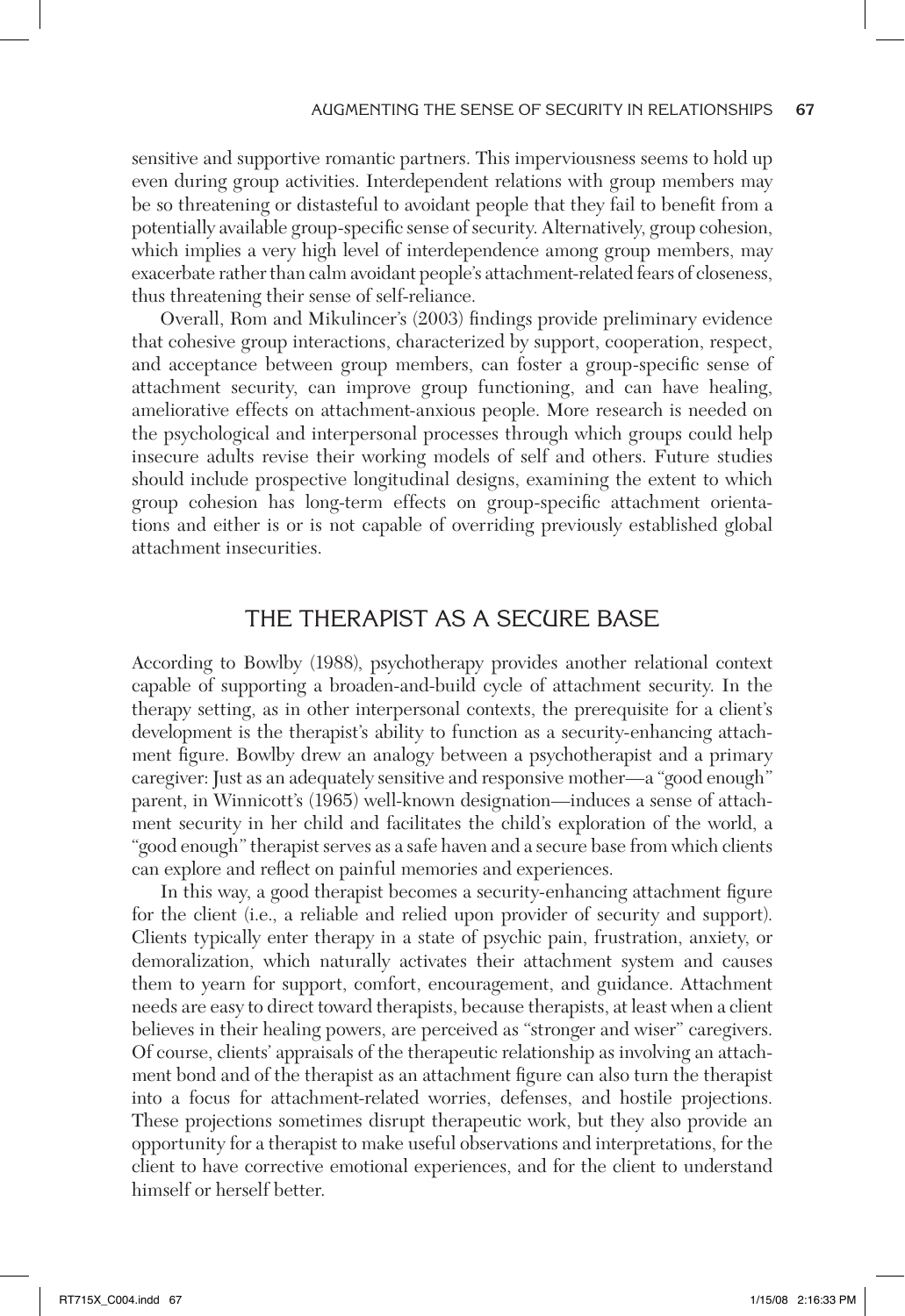There is preliminary evidence that clients treat their therapist as a safe haven in times of distress. For example, Geller and Farber (1993) found that clients tended to think about their therapists mainly when painful feelings arose, and Rosenzweig, Farber, and Geller (1996) found that such thoughts produced feelings of comfort, safety, and acceptance in the clients. Parish and Eagle (2003) also found that clients rated their therapist as a stronger and wiser caregiver as well as a sensitive and supportive figure.

There is also evidence that a therapist's functioning as a security-providing attachment figure has beneficial effects on therapy outcome. In a three-session career counseling study, Litman-Ovadia (2004) found that counselees' appraisal of their counselor as a security-enhancing attachment figure (following the second session) was a significant predictor of heightened career exploration following counseling (as compared with baseline career exploration), even after controlling for counselees' attachment orientations. This appraisal of the therapist as a security-enhancing attachment figure also mitigated the detrimental effects of attachment anxiety and avoidance on career exploration. In another study based on data from the multisite National Institutes of Mental Health (NIMH) Treatment of Depression Collaborative Research Program, Zuroff and Blatt (2006) found that a client's positive appraisals of his or her therapist's sensitivity and supportiveness significantly predicted relief from depression and maintenance of therapeutic benefits 18 months later. Importantly, the results were not attributable to patient characteristics or severity of depression.

The importance of forming a secure bond with therapeutic attachment figures is also evident in a recent study that examined the effectiveness of residential treatment of high-risk adolescents. Gur (2006) examined the course of emotional and behavioral problems of 131 Israeli high-risk adolescents during their first year in residential treatment centers. Four meetings were held with each participant, 1 week after beginning treatment and 3, 6, and 12 months later. At Time 1, participants completed a self-report attachment scale; they also completed measures of emotional and behavioral adjustment. In the three subsequent waves of measurement, participants completed the adjustment scales and rated the extent to which targeted staff members functioned as a secure base. The targeted staff members also rated participants' adjustment and their own functioning as a secure base in the second, third, and fourth waves of measurement. In the fourth wave of measurement, adolescents again completed the self-report attachment scale to examine possible changes in their attachment insecurities.

The findings confirmed the theoretically predicted association between attachment insecurities and adjustment problems at the beginning of residential treatment. More importantly, findings indicate that staff members serving as a secure base contributed to positive changes in emotional and behavioral adjustment across the four waves of measurement and notably weakened the detrimental effects of baseline attachment insecurities. Adolescents who formed more secure attachment bonds with staff members had lower rates of anger, depression, and behavioral problems as well as higher rates of positive feelings across the study period. Moreover, the functioning of staff members as a secure base was also associated with positive changes in the adolescents' attachment representations.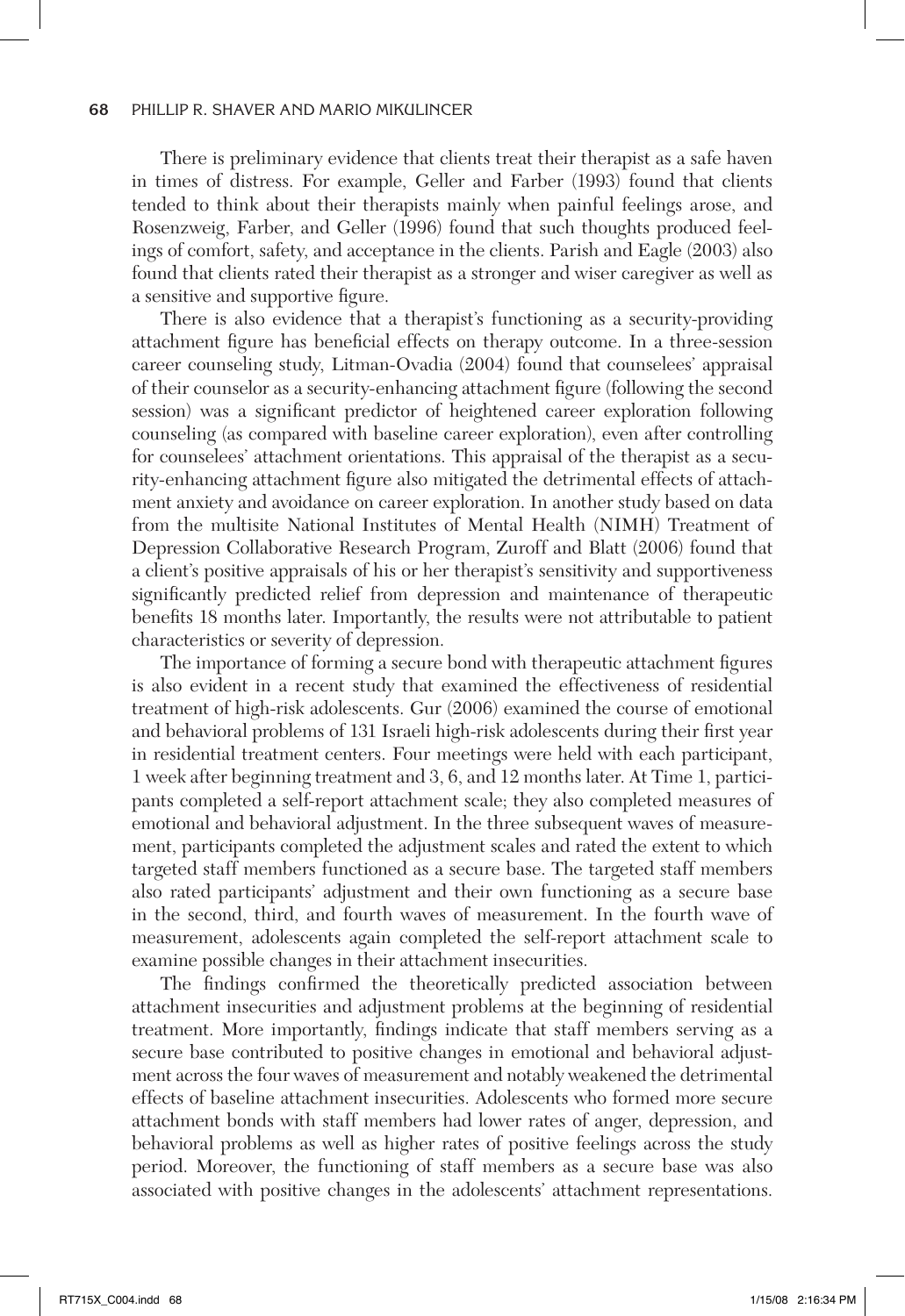Adolescents who formed more secure attachment bonds with staff members had lower scores on attachment anxiety and avoidance after their first year of residential treatment. Overall, the findings support the theoretical proposition that attachment security has healing effects even in the case of abnormally insecure, institutionalized youngsters.

Although these preliminary findings are encouraging, we need more controlled research that examines the long-term effects of security-enhancing therapeutic figures on clients' working models of self and others and the extent to which changes in these representations are associated with therapy outcomes. More research is also needed on the temporal course of revisions in insecure working models during therapy and on the way particular features of therapist–client relations contribute to these revisions in the case of different kinds of emotional disorders.

# CONCLUSIONS

In our previous research, we went to great lengths to test experimentally, in adults, the core claim of attachment theory that increasing a person's sense of security can have personally and socially desirable effects on creativity, compassion, altruism, intergroup tolerance, and humane values (see the review in Mikulincer and Shaver, 2007). In another subdiscipline, developmental psychologists who focus on parent–child relationships in decades-long prospective longitudinal studies have shown that security-enhancing relationships with parents and other caregivers have extensive and long-lasting beneficial effects on the personality development of children, adolescents, and adults (see Grossmann, Grossmann, and Waters, 2005; see also Chapter 11 in this volume).

Here, we have focused on similar processes that occur naturally, and sometimes deliberately, in romantic relationships, groups, leader–follower relationships, dyadic psychotherapy, and group-treatment contexts. Research findings indicate that security-enhancing romantic partners, leaders, and therapists and cohesive, high-functioning groups play a role in shaping individuals' and groups' effective functioning, well-being, and improvement over time. Much of the research reviewed here is preliminary, so many questions remain to be answered. We have noticed, for example, that avoidant attachment seems resistant to change. We suspect that this is because avoidant individuals deliberately resist the influence of loving, considerate potential attachment figures, having found in the past that reliance on others opens a person to disappointment, neglect, and psychological pain. But more research is needed to determine the validity of this speculation and learn how avoidant individuals might be made more amenable to constructive change.

The kinds of research and theoretical issues discussed here point to new possibilities for applicable research in personality and social psychology. Pursuing these lines of thinking and research should be beneficial to both the science of psychology and humanity at large. Psychologists have had a difficult time bringing their independent findings about personality, social contexts, development, and therapeutic processes together. Yet real personality development occurs in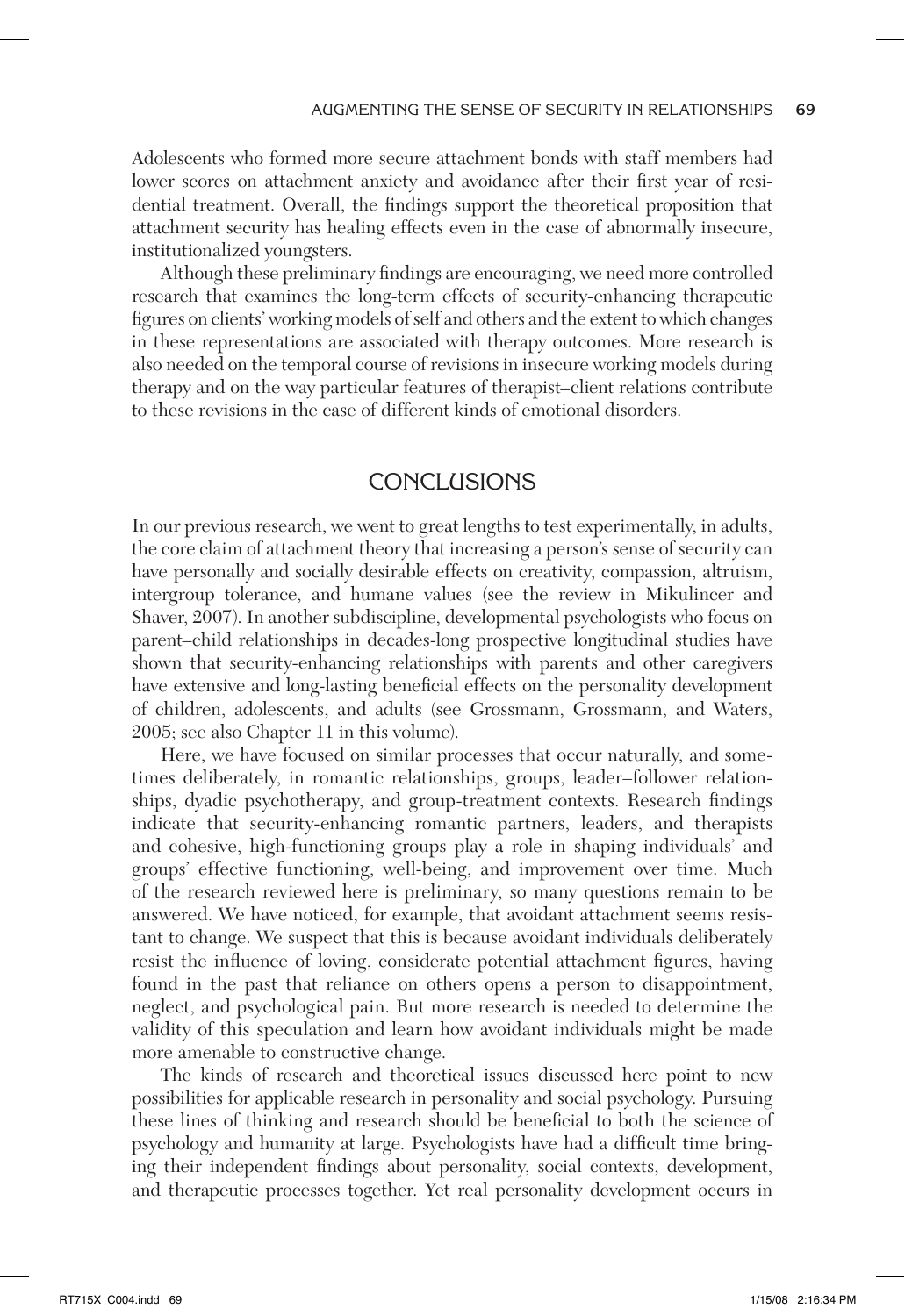social contexts, and social contexts have their effects through the personalities of parents, romantic partners, leaders, followers, therapists, and groups. Attachment theory provides a foundation for a truly integrative understanding of the relational contexts and processes that bring about positive changes in individuals, groups, and societies.

# **REFERENCES**

- Ainsworth, M. D. S., Blehar, M. C., Waters, E., and Wall, S. (1978). *Patterns of attachment: A psychological study of the strange situation*. Hillsdale, NJ: Erlbaum.
- Baccus, J. R., Baldwin, M. W., and Packer, D. J. (2004). Increasing implicit self-esteem through classical conditioning. *Psychological Science, 15*, 498–502.
- Bowlby, J. (1973). *Attachment and loss: Vol. 2. Separation: Anxiety and anger*. New York: Basic Books.
- Bowlby, J. (1980). *Attachment and loss: Vol. 3. Sadness and depression*. New York: Basic Books.
- Bowlby, J. (1982). *Attachment and loss: Vol. 1. Attachment* (2d ed.). New York: Basic Books. (Orig. pub. 1969)
- Bowlby, J. (1988). *A secure base: Clinical applications of attachment theory*. London: Routledge.
- Brennan, K. A., Clark, C. L., and Shaver, P. R. (1998). Self-report measurement of adult romantic attachment: An integrative overview. In J. A. Simpson and W. S. Rholes (Eds.), *Attachment theory and close relationships* (pp. 46–76). New York: Guilford Press.
- Coan, J. A., Schaefer, H. S., and Davidson, R. J. (2006). Lending a hand: Social regulation of the neural response to threat. *Psychological Science, 17*, 1032–1039.
- Cohen, S., Gottlieb, B. H., and Underwood, L. G. (2000). Social relationships and health. In S. Cohen, L. G. Underwood, and B. H. Gottlieb (Eds*.*), *Social support measurement and intervention* (pp. 3–25). New York: Oxford University Press.
- Crowell, J. A., Fraley, R. C., and Shaver, P. R. (1999). Measurement of adult attachment. In J. Cassidy and P. R. Shaver (Eds.), *Handbook of attachment: Theory, research, and clinical applications* (pp. 434–465). New York: Guilford Press.
- Davidovitz, R., Mikulincer, M., Shaver, P. R., Ijzak, R., and Popper. M. (in press). Leaders as attachment figures: Their attachment orientations predict leadership-related mental representations and followers' performance and mental health. *Journal of Personality and Social Psychology.*

Any update?

- De Cremer, D. (2003). Noneconomic motives predicting cooperation in public good dilemmas: The effect of received respect on contributions. *Social Justice Research, 16*, 367–377.
- Evans, C. R. and Dion, K. L. (1991). Group cohesion and group performance: A metaanalysis. *Small Group Research, 22*, 175–186.
- Finch, J. F., Okun, M. A., Pool, G. J., and Ruehlman, L. S. (1999). A comparison of the influence of conflictual and supportive social interactions on psychological distress. *Journal of Personality, 67*, 581–622.

Forsyth, D. R. (1990). *Group dynamics* (2d ed.). Pacific Grove, CA: Brooks/Cole.

- Fraley, R. C. and Davis, K. E. (1997). Attachment formation and transfer in young adults' close friendships and romantic relationships. *Personal Relationships, 4*, 131–144.
- Fredrickson, B. L. (2001). The role of positive emotions in positive psychology: The broaden-and-build theory of positive emotions. *American Psychologist, 56*, 218–226.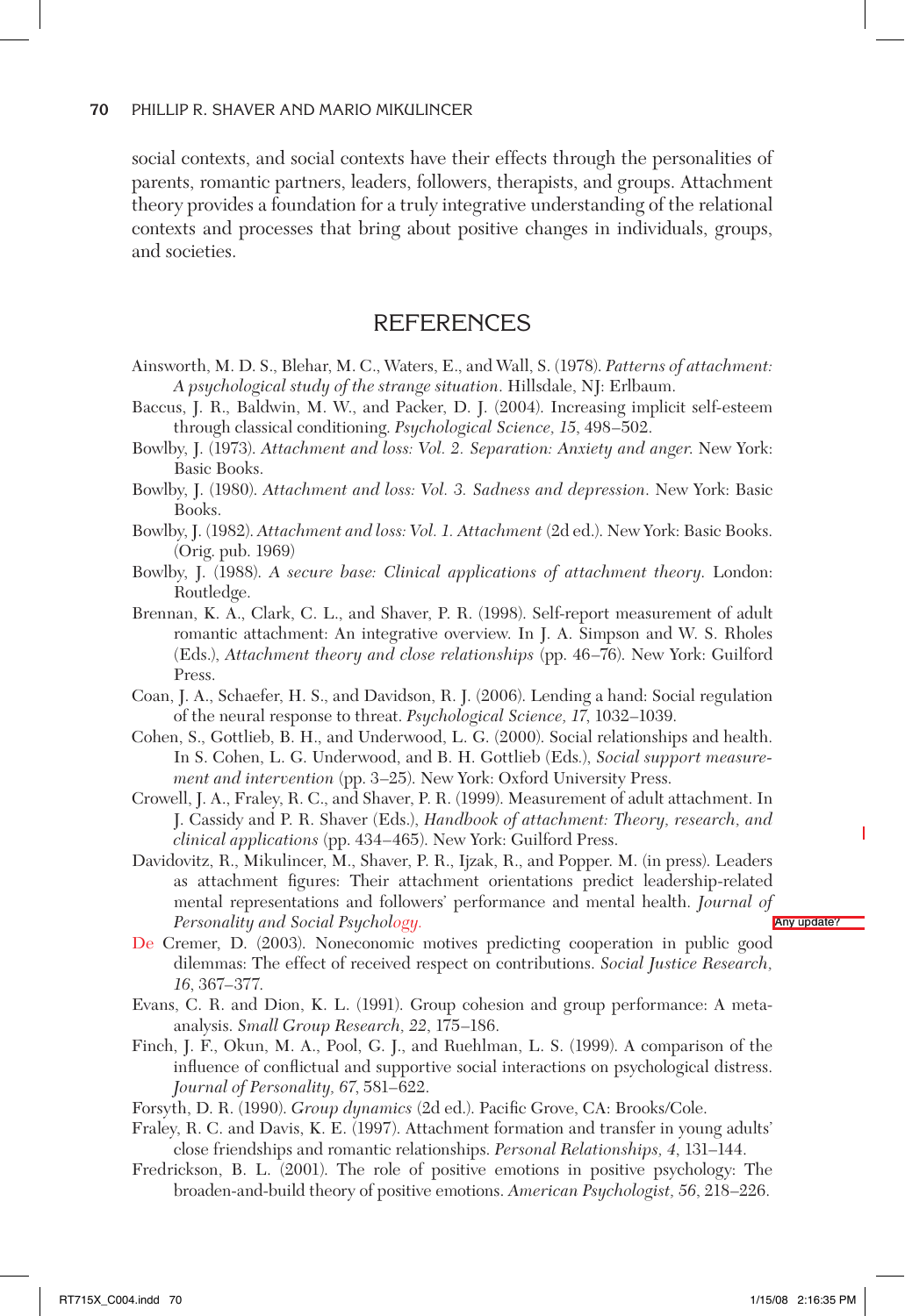- Geller, J. D. and Farber, B. A. (1993). Factors influencing the process of internalization in psychotherapy. *Psychotherapy Research, 3*, 166–180.
- Green, J. D. and Campbell, W. (2000). Attachment and exploration in adults: Chronic and contextual accessibility. *Personality and Social Psychology Bulletin, 26*, 452–461.
- Grossmann, K. E., Grossmann, K., and Waters, E. (Eds.) (2005). *Attachment from infancy to adulthood: The major longitudinal studies*. New York: Guilford Press.

Year added here from what was used in the text.

- Gur, O. (2006). Changes in adjustment and attachment-related representations among Ok? high-risk adolescents during residential treatment: The transformational impact of the functioning of caregiving figures as a secure base. Unpublished doctoral dissertation, Bar-Ilan University, Ramat Gan, Israel.
- Hazan, C. and Shaver, P. R. (1987). Romantic love conceptualized as an attachment process. *Journal of Personality and Social Psychology, 52*, 511–524.
- Hazan, C. and Zeifman, D. (1994). Sex and the psychological tether. In K. Bartholomew and D. Perlman (Eds.), *Advances in personal relationships: Attachment processes in adulthood* (vol. 5) (pp. 151–177). London: Jessica Kingsley.
- Hogg, M. A. (1992). *The social psychology of group cohesiveness: From attraction to social identity*. New York: Harvester Wheatsheaf.
- House, R. J. and Howell, J. M. (1992). Personality and charismatic leadership. *Leadership Quarterly, 3*, 81–108.
- Howell, J. M. (1988). Two faces of charisma: Socialized and personalized leadership in organizations. In J. A. Conger and R. N. Kanungo (Eds.), *Charismatic leadership: The elusive factor in organizational effectiveness* (pp. 213–236). San Francisco: Jossey-Bass.
- Lavi, N. (2007). Bolstering attachment security in romantic relationships: The long-term contribution of partner's sensitivity, expressiveness, and supportiveness. Unpublished doctoral dissertation, Bar-Ilan University, Ramat Gan, Israel.
- Levine, J. M. and Moreland, R. L. (1990). Progress in small group research. *Annual Review of Psychology, 41*, 585–634.
- Litman-Ovadia, H. (2004). An attachment perspective on the career counseling process and career exploration. Unpublished doctoral dissertation, Bar-Ilan University, Ramat Gan, Israel.
- Mayseless, O. and Popper, M. (in press). Reliance on leaders and social institutions: An attachment perspective. *Attachment and Human Development*.
- Mikulincer, M. and Florian, V. (2001). Attachment style and affect regulation: Implications for coping with stress and mental health. In G. J. O. Fletcher and M. S. Clark (Eds.), *Blackwell handbook of social psychology: Interpersonal processes* (pp. 537–557). Oxford: Blackwell Publishers.
- Mikulincer, M., Hirschberger, G., Nachmias, O., and Gillath, O. (2001). The affective component of the secure base schema: Affective priming with representations of attachment security. *Journal of Personality and Social Psychology, 81*, 305–321.
- Mikulincer, M. and Shaver, P. R. (2001). Attachment theory and intergroup bias: Evidence that priming the secure base schema attenuates negative reactions to out-groups. *Journal of Personality and Social Psychology, 81*, 97–115.
- Mikulincer, M. and Shaver, P. R. (2003). The attachment behavioral system in adulthood: Activation, psychodynamics, and interpersonal processes. In M. P. Zanna (Ed.), *Advances in experimental social psychology* (vol. 35) (pp. 53–152). New York: Academic Press.
- Mikulincer, M. and Shaver, P. R. (2004). Security-based self-representations in adulthood: Contents and processes. In W. S. Rholes and J. A. Simpson (Eds.), *Adult attachment: Theory, research, and clinical implications* (pp. 159–195). New York: Guilford Press.

Any update?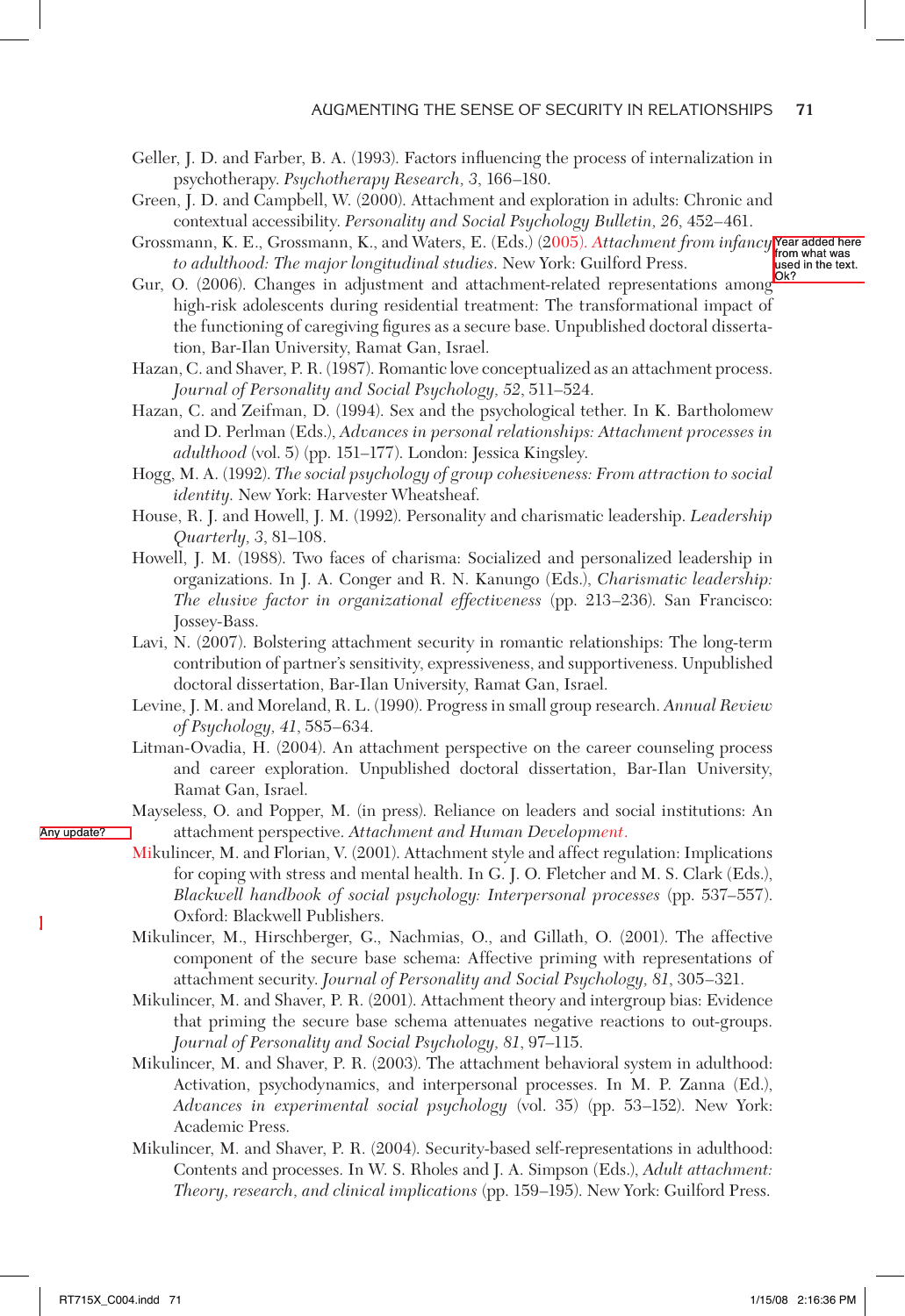- Mikulincer, M. and Shaver, P. R. (2005). Mental representations of attachment security: Theoretical foundation for a positive social psychology. In M. W. Baldwin (Ed.), *Interpersonal cognition* (pp. 233–266). New York: Guilford Press.
- Mikulincer, M. and Shaver, P. R. (2007). *Attachment in adulthood: Structure, dynamics, and change*. New York: Guilford Press.
- Mikulincer, M., Shaver, P. R., Gillath, O., and Nitzberg, R. A. (2005). Attachment, caregiving, and altruism: Boosting attachment security increases compassion and helping. *Journal of Personality and Social Psychology, 89,* 817–839.
- Mikulincer, M., Shaver, P. R., and Horesh, N. (2006). Attachment bases of emotion regulation and posttraumatic adjustment. In D. K. Snyder, J. A. Simpson, and J. N. Hughes (Eds.), *Emotion regulation in families: Pathways to dysfunction and health* (pp. 77–99)*.* Washington, DC: American Psychological Association.
- Mikulincer, M., Shaver, P. R., and Slav, K. (2006). Attachment, mental representations of others, and gratitude and forgiveness in romantic relationships. In M. Mikulincer and G. S. Goodman (Eds.), *Dynamics of romantic love: Attachment, caregiving, and sex*  (pp. 190–215). New York: Guilford Press.
- Moretti, M. M., Holland, R., and Peterson, S. (1994). Long term outcome of an attachmentbased program for conduct disorder. *Canadian Journal of Psychiatry, 39*, 360–370.
- Mullen, B. and Cooper, C. (1994). The relationship between group cohesiveness and performance: An integration. *Psychological Bulletin, 115*, 210–227.
- Parish, M. and Eagle, M. N. (2003). Attachment to the therapist. *Psychoanalytic Psychology, 20*, 271–286.
- Popper, M. and Mayseless, O. (2003). Back to basics: Applying a parenting perspective to transformational leadership. *Leadership Quarterly, 14*, 41–65.
- Reis, H. T. (2006). Implications of attachment theory for research on intimacy. In M. Mikulincer and G. S. Goodman (Eds.), *Dynamics of romantic love: Attachment, caregiving, and sex* (pp. 383–403). New York: Guilford Press.
- Reis, H. T. and Shaver, P. R. (1988). Intimacy as an interpersonal process. In S. Duck (Ed.), *Handbook of research in personal relationships* (pp. 367–389). London: Wiley.
- Rom, E. and Mikulincer, M. (2003). Attachment theory and group processes: The association between attachment style and group-related representations, goals, memories, and functioning. *Journal of Personality and Social Psychology, 84*, 1220–1235.
- Rosenzweig, D. L., Farber, B. A., and Geller, J. D. (1996). Clients' representations of their therapists over the course of psychotherapy. *Journal of Clinical Psychology, 52*, 197–207.
- Rowe, A. and Carnelley, K. B. (2003). Attachment style differences in the processing of attachment-relevant information: Primed-style effects on recall, interpersonal expectations, and affect. *Personal Relationships, 10*, 59–75.
- Rowe, A. C. and Carnelley, K. B. (2006). Long lasting effects of repeated priming of attachment security on views of self and relationships. Paper presented in the 13th European Conference on Personality, Athens, Greece.
- Schwarzer, R. and Leppin, A. (1989). Social support and health: A meta-analysis. *Psychology and Health, 3*, 1–15.
- Shamir, B., House, R. J., and Arthur, M. B. (1993). The motivational effects of charismatic leadership: A self concept based theory. *Organizational Science, 4*, 577–593.
- Shaver, P. R. and Mikulincer, M. (2002). Attachment-related psychodynamics. *Attachment and Human Development, 4*, 133–161.
- Shaver, P. R. and Mikuliner, M. (2006). Attachment theory, individual psychodynamics, and relationship functioning. In D. Perlman and A. Vangelisti (Eds.), *Handbook of personal relationships.* New York: Cambridge University Press.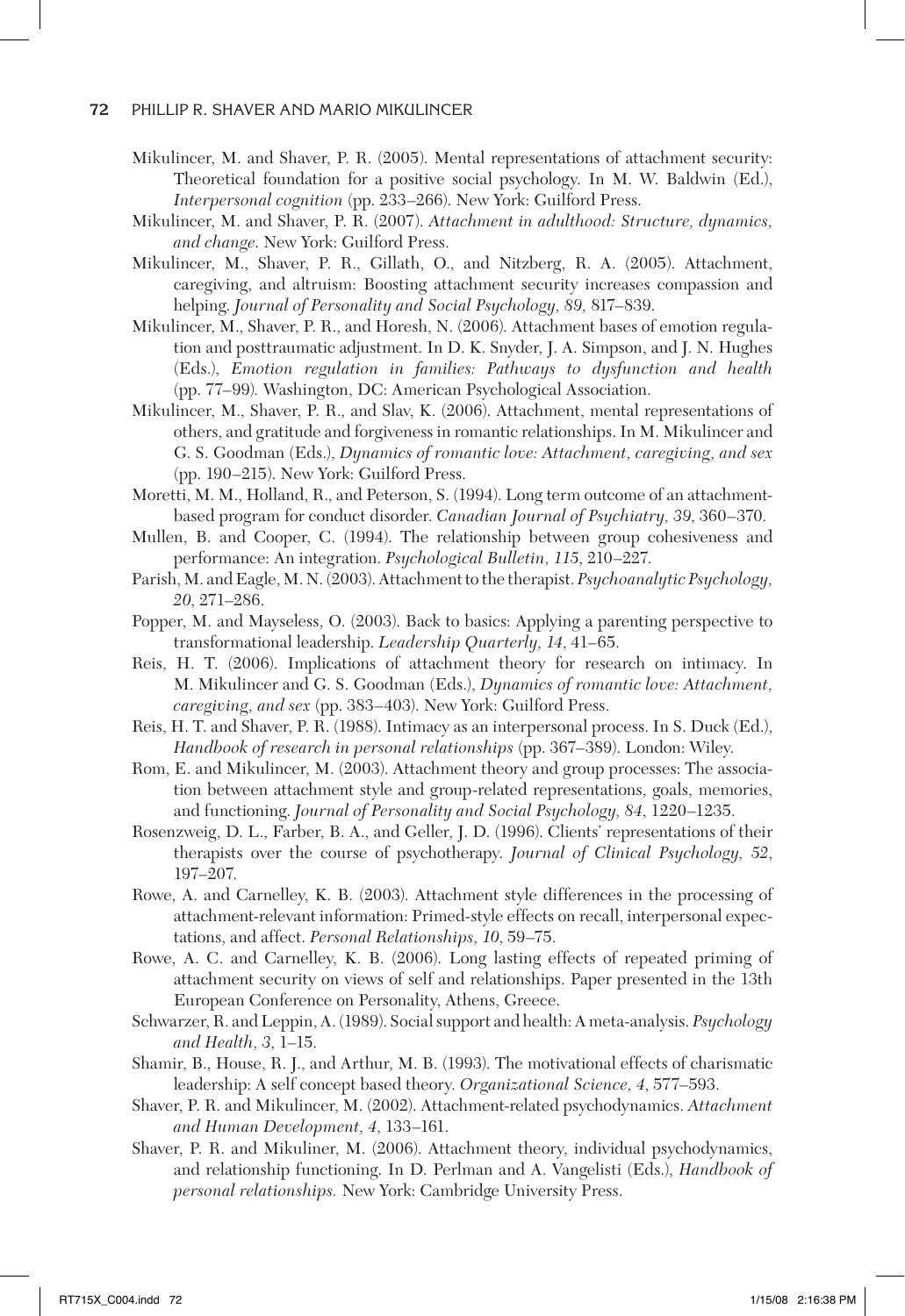- Simon, B., and Stürmer, S. (2003). Respect for group members: Intragroup determinants of collective identification and group-serving behavior. *Personality and Social Psychology Bulletin, 29*, 183–193.
- Sleebos, E., Ellemers, N., and de Gilder, D. (2006). The carrot and the stick: Affective commitment and acceptance anxiety as motives for discretionary group efforts by respected and disrespected group members. *Personality and Social Psychology Bulletin, 32*, 244–255.
- Smith, E. R., Murphy, J., and Coats, S. (1999). Attachment to groups: Theory and management. *Journal of Personality and Social Psychology, 77*, 94–110.
- Tyler, T. R. and Blader, S. L. (2002). Autonomous vs. comparative status: Must we be better than others to feel good about ourselves? *Organizational Behavior and Human Decision Processes, 89*, 813–838.
- Winnicott, D. W. (1965). *The maturational process and the facilitative environment*. New York: International Universities Press, 1965.
- Zaleznik, A. (1992). Managers and leaders: Are they different? *Harvard Business Review*, 126–133.
- Zuroff, D. C. and Blatt, S. J. (2006). The therapeutic relationship in the brief treatment of depression: Contributions to clinical improvement and enhanced adaptive capacities. *Journal of Consulting and Clinical Psychology, 74*, 199–206.